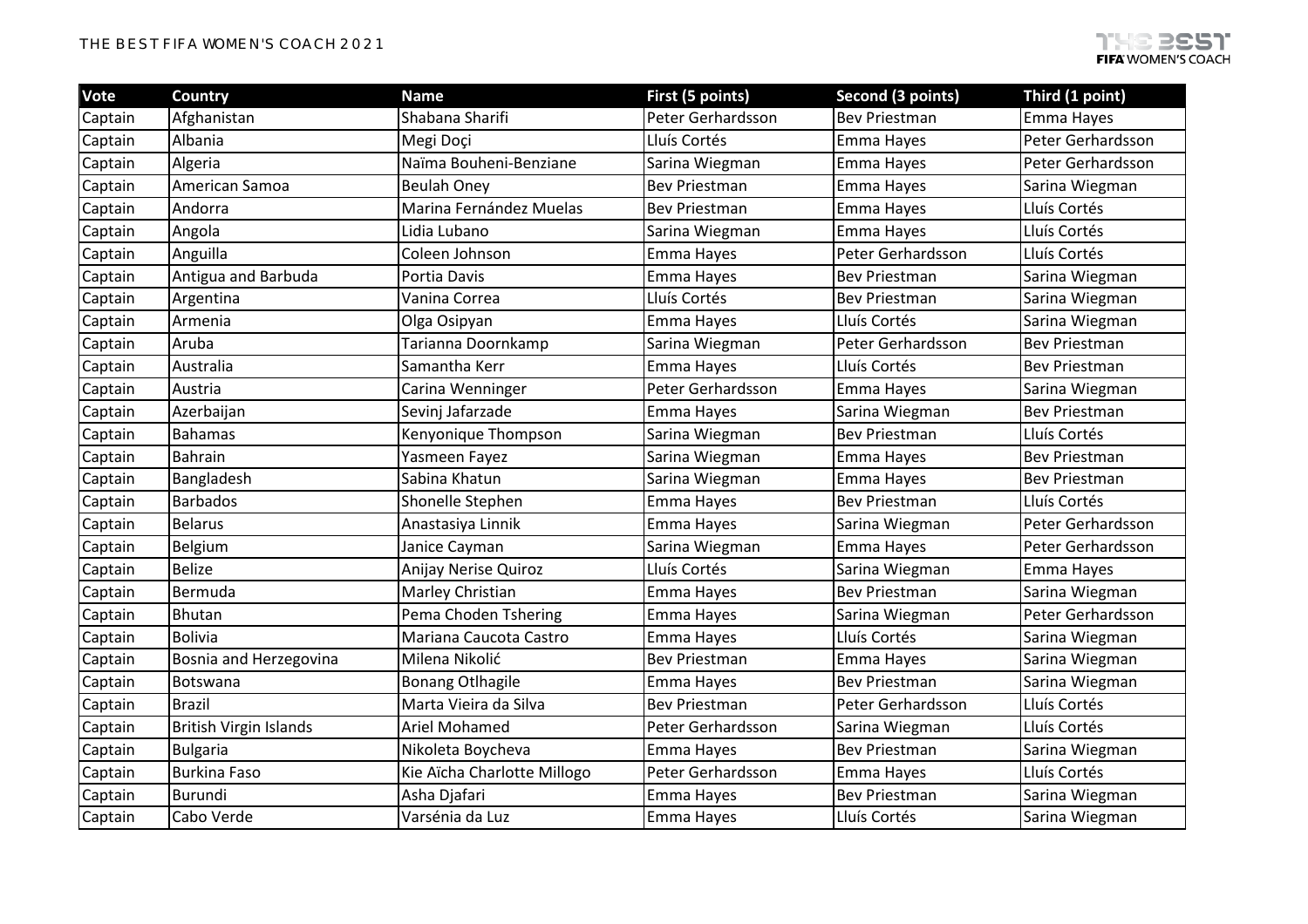| Captain | Cambodia                 | Cheavey Ban                                   | Emma Hayes           | Peter Gerhardsson    | Sarina Wiegman       |
|---------|--------------------------|-----------------------------------------------|----------------------|----------------------|----------------------|
| Captain | Cameroon                 | Gabrielle Aboudi Onguéné                      | Peter Gerhardsson    | Emma Hayes           | Lluís Cortés         |
| Captain | Canada                   | Christine Sinclair                            | <b>Bev Priestman</b> | Peter Gerhardsson    | Sarina Wiegman       |
| Captain | Cayman Islands           | <b>Shanice Monteith</b>                       | Emma Hayes           | Lluís Cortés         | Sarina Wiegman       |
| Captain | Central African Republic | Christelle Ursulla Demba                      | Lluís Cortés         | Peter Gerhardsson    | Emma Hayes           |
| Captain | Chad                     | <b>Nemercie Martin</b>                        | Emma Hayes           | Sarina Wiegman       | <b>Bev Priestman</b> |
| Captain | Chile                    | Christiane Endler Mutinelli                   | Lluís Cortés         | <b>Bev Priestman</b> | Sarina Wiegman       |
| Captain | China PR                 | Shanshan Wang                                 | Emma Hayes           | Bev Priestman        | Sarina Wiegman       |
| Captain | Chinese Taipei           | Hsiang Huei Wang                              | Sarina Wiegman       | Emma Hayes           | Peter Gerhardsson    |
| Captain | Colombia                 | Daniela Montoya                               | <b>Bev Priestman</b> | Peter Gerhardsson    | Emma Hayes           |
| Captain | Comoros                  | Anissa Maoulida                               | Emma Hayes           | <b>Bev Priestman</b> | Peter Gerhardsson    |
| Captain | Congo DR                 | Rachel Epanga                                 | Lluís Cortés         | Bev Priestman        | Sarina Wiegman       |
| Captain | Costa Rica               | <b>Shirley Cruz</b>                           | <b>Bev Priestman</b> | Sarina Wiegman       | Emma Hayes           |
| Captain | Côte d'Ivoire            | Fatou Valle Tiegnou Coulibaly                 | Emma Hayes           | <b>Bev Priestman</b> | Peter Gerhardsson    |
| Captain | Croatia                  | Iva Landeka                                   | Lluís Cortés         | Peter Gerhardsson    | Sarina Wiegman       |
| Captain | Cuba                     | Alianne Matamoro Reyes                        | Lluís Cortés         | Emma Hayes           | <b>Bev Priestman</b> |
| Captain | Cyprus                   | Christiana Solomou                            | Lluís Cortés         | Emma Hayes           | Sarina Wiegman       |
| Captain | <b>Czech Republic</b>    | Petra Bertholdova                             | Lluís Cortés         | <b>Bev Priestman</b> | Sarina Wiegman       |
| Captain | Denmark                  | Pernille Mosegaard Harder                     | Emma Hayes           | Peter Gerhardsson    | <b>Bev Priestman</b> |
| Captain | Djibouti                 | Nastero Robleh                                | Emma Hayes           | Sarina Wiegman       | Lluís Cortés         |
| Captain | Dominica                 | Rosilia Registe                               | Emma Hayes           | Peter Gerhardsson    | <b>Bev Priestman</b> |
| Captain | Dominican Republic       | Daphne Liliana Heyaime Fernández Lluís Cortés |                      | Emma Hayes           | Sarina Wiegman       |
| Captain | Ecuador                  | Ligia Moreira Burgos                          | Lluís Cortés         | <b>Bev Priestman</b> | Emma Hayes           |
| Captain | Egypt                    | Engy Attiya                                   | Emma Hayes           | <b>Bev Priestman</b> | Sarina Wiegman       |
| Captain | El Salvador              | Priscila Jeanmillette Ortiz Arana             | Sarina Wiegman       | Lluís Cortés         | Emma Hayes           |
| Captain | England                  | Millie Bright                                 | <b>Bev Priestman</b> | Lluís Cortés         | Emma Hayes           |
| Captain | Eritrea                  | Rahwa Teweldemedhin                           | Sarina Wiegman       | Peter Gerhardsson    | Emma Hayes           |
| Captain | Estonia                  | Kairi Himanen                                 | Sarina Wiegman       | Emma Hayes           | Peter Gerhardsson    |
| Captain | Eswatini                 | Nokuthula Dlamini                             | Emma Hayes           | Lluís Cortés         | Peter Gerhardsson    |
| Captain | Ethiopia                 | Loza Abera Geinore                            | Peter Gerhardsson    | Sarina Wiegman       | Emma Hayes           |
| Captain | Faroe Islands            | Ásla Johannesen                               | Lluís Cortés         | Emma Hayes           | Peter Gerhardsson    |
| Captain | Fiji                     | Naomi Waqanidrola                             | Lluís Cortés         | <b>Bev Priestman</b> | Emma Hayes           |
| Captain | Finland                  | Tinja-Riikka Korpela                          | Emma Hayes           | <b>Bev Priestman</b> | Peter Gerhardsson    |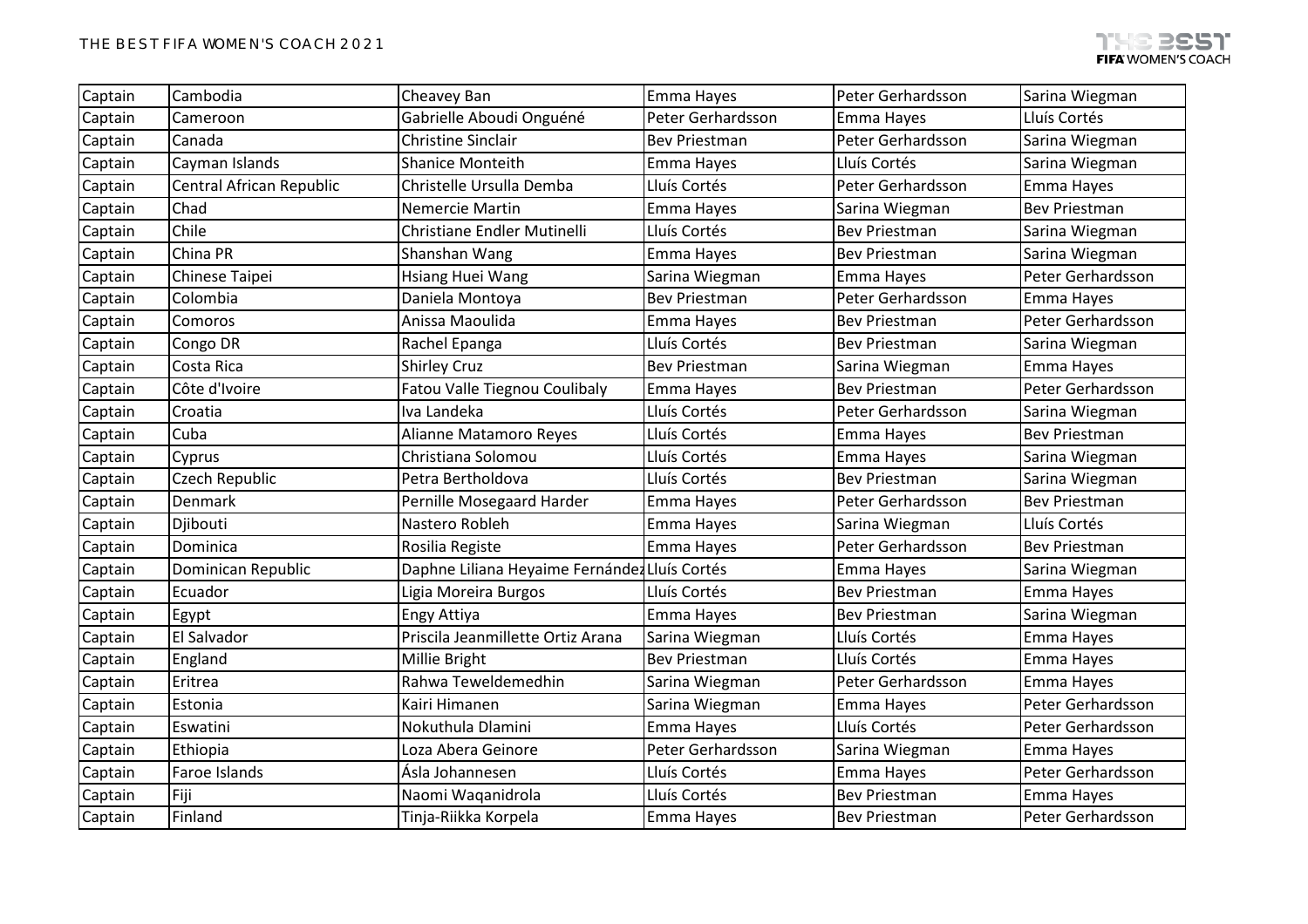| Captain | France           | <b>Wendie Renard</b>                        | Emma Hayes           | Lluís Cortés         | <b>Bev Priestman</b> |
|---------|------------------|---------------------------------------------|----------------------|----------------------|----------------------|
| Captain | Gabon            | Aristelle Luise Yog-Atouth                  | Emma Hayes           | Lluís Cortés         | Sarina Wiegman       |
| Captain | Gambia           | Penda Bah                                   | Sarina Wiegman       | Emma Hayes           | <b>Bev Priestman</b> |
| Captain | Georgia          | Khatia Tchkonia                             | Emma Hayes           | Sarina Wiegman       | <b>Bev Priestman</b> |
| Captain | Germany          | Alexandra Popp                              | Lluís Cortés         | Peter Gerhardsson    | Sarina Wiegman       |
| Captain | Gibraltar        | Keshia Doody                                | Emma Hayes           | Lluís Cortés         | Sarina Wiegman       |
| Captain | Greece           | Eleni Kakampouki                            | Lluís Cortés         | Emma Hayes           | <b>Bev Priestman</b> |
| Captain | Grenada          | Judy McIntosh                               | Sarina Wiegman       | Emma Hayes           | <b>Bev Priestman</b> |
| Captain | Guam             | Ariya Cruz                                  | Emma Hayes           | Lluís Cortés         | <b>Bev Priestman</b> |
| Captain | Guatemala        | Maria Amanda Monterroso Astegu Lluís Cortés |                      | <b>Bev Priestman</b> | Peter Gerhardsson    |
| Captain | Guinea           | Mariam Soumah                               | Emma Hayes           | Sarina Wiegman       | <b>Bev Priestman</b> |
| Captain | Guyana           | Chanté Sandiford                            | Emma Hayes           | Sarina Wiegman       | Peter Gerhardsson    |
| Captain | Haiti            | Nerilia Mondesir                            | <b>Bev Priestman</b> | Lluís Cortés         | Sarina Wiegman       |
| Captain | Honduras         | <b>Barbara Murillo</b>                      | <b>Bev Priestman</b> | Lluís Cortés         | Peter Gerhardsson    |
| Captain | <b>Hong Kong</b> | Pui Ki Chung                                | Emma Hayes           | Peter Gerhardsson    | <b>Bev Priestman</b> |
| Captain | Hungary          | Henrietta Csiszár                           | Lluís Cortés         | <b>Bev Priestman</b> | Peter Gerhardsson    |
| Captain | Iceland          | Gunnhildur Yrsa Jónsdóttir                  | Lluís Cortés         | <b>Bev Priestman</b> | Peter Gerhardsson    |
| Captain | India            | Ashalata Devi Loitongbam                    | Lluís Cortés         | <b>Bev Priestman</b> | Emma Hayes           |
| Captain | Indonesia        | Ade Oktafiani                               | <b>Bev Priestman</b> | Lluís Cortés         | Peter Gerhardsson    |
| Captain | IR Iran          | Behnaz Taherkhani                           | Emma Hayes           | Sarina Wiegman       | <b>Bev Priestman</b> |
| Captain | Israel           | Karin Sendel                                | Emma Hayes           | Sarina Wiegman       | Lluís Cortés         |
| Captain | Italy            | Sara Gama                                   | Lluís Cortés         | <b>Bev Priestman</b> | Peter Gerhardsson    |
| Captain | Jamaica          | Konya Plummer                               | <b>Bev Priestman</b> | Emma Hayes           | Peter Gerhardsson    |
| Captain | Japan            | Saki Kumagai                                | Lluís Cortés         | Peter Gerhardsson    | Sarina Wiegman       |
| Captain | Jordan           | Maysa Jbarah                                | Peter Gerhardsson    | Emma Hayes           | Sarina Wiegman       |
| Captain | Kazakhstan       | Irina Saratovtseva                          | <b>Bev Priestman</b> | Peter Gerhardsson    | Lluís Cortés         |
| Captain | Kenya            | Dorcas Sikobe                               | Emma Hayes           | Sarina Wiegman       | Peter Gerhardsson    |
| Captain | Korea DPR        | Nam Hui Kim                                 | Sarina Wiegman       | Emma Hayes           | Lluís Cortés         |
| Captain | Korea Republic   | Hyeri Kim                                   | Emma Hayes           | <b>Bev Priestman</b> | Lluís Cortés         |
| Captain | Kosovo           | Edona Kryeziu                               | Sarina Wiegman       | Emma Hayes           | Lluís Cortés         |
| Captain | Kyrgyz Republic  | Akylai Sadykova                             | Sarina Wiegman       | Emma Hayes           | Lluís Cortés         |
| Captain | Laos             | Kemmy Phatdala                              | Sarina Wiegman       | Emma Hayes           | <b>Bev Priestman</b> |
| Captain | Latvia           | Sandra Voitane                              | Sarina Wiegman       | Lluís Cortés         | Emma Hayes           |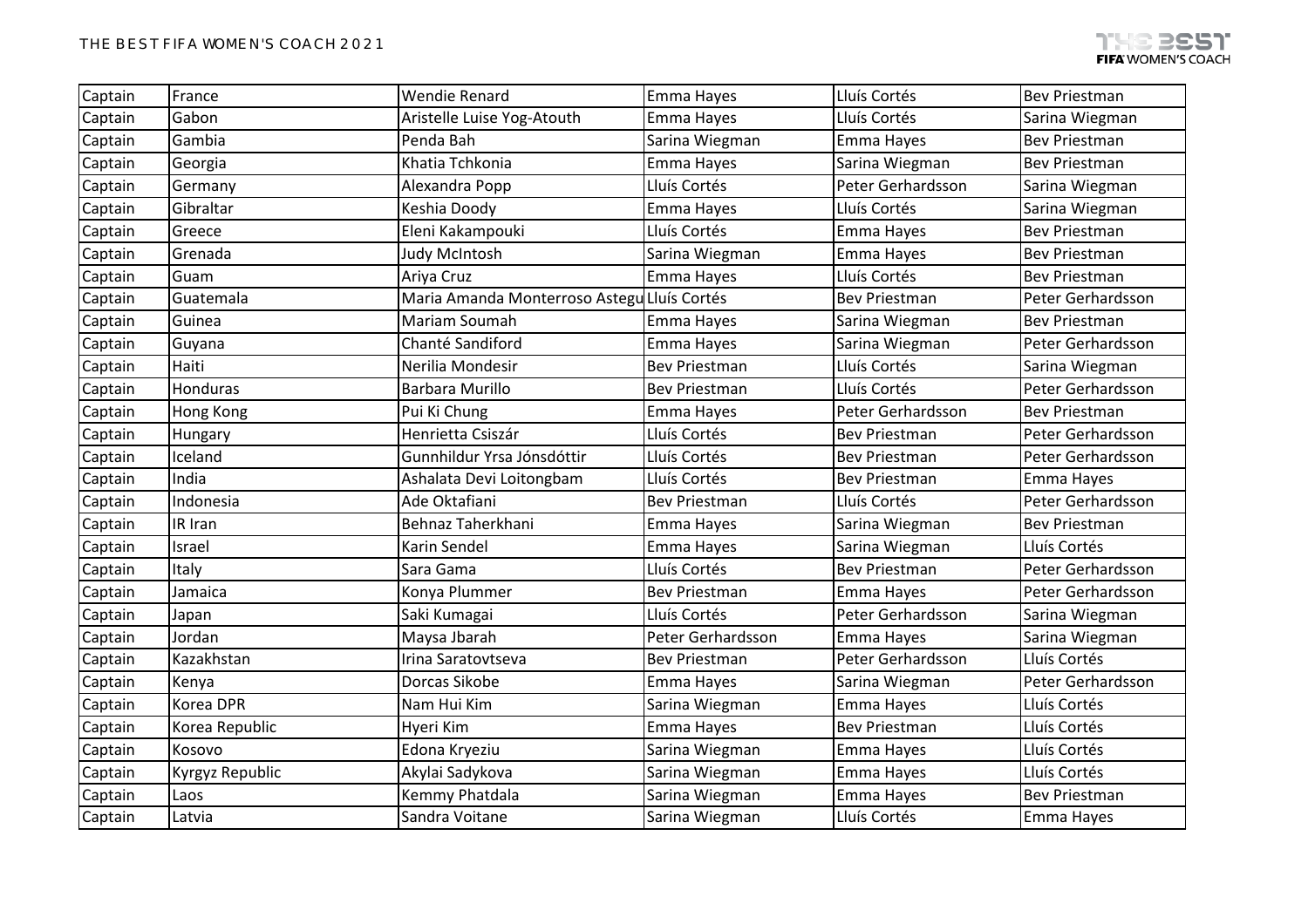| Captain | Lebanon          | Nathalie Matar                  | Emma Hayes           | Lluís Cortés         | <b>Bev Priestman</b> |
|---------|------------------|---------------------------------|----------------------|----------------------|----------------------|
| Captain | Lesotho          | <b>Boitumelo Rabale</b>         | Emma Hayes           | Sarina Wiegman       | Peter Gerhardsson    |
| Captain | Liberia          | Kebeh G. Lamine                 | Emma Hayes           | Sarina Wiegman       | <b>Bev Priestman</b> |
| Captain | Liechtenstein    | Viktoria Gerner                 | Emma Hayes           | Sarina Wiegman       | Lluís Cortés         |
| Captain | Lithuania        | Milda Liužinaitė                | Sarina Wiegman       | Emma Hayes           | <b>Bev Priestman</b> |
| Captain | Luxembourg       | Laura Miller                    | Lluís Cortés         | Sarina Wiegman       | <b>Bev Priestman</b> |
| Captain | Macau            | Chi Kio Kuan                    | Sarina Wiegman       | Emma Hayes           | <b>Bev Priestman</b> |
| Captain | Madagascar       | Kanto Randrianarivelo           | Lluís Cortés         | Emma Hayes           | Peter Gerhardsson    |
| Captain | Malawi           | Tabitha Chawinga                | Peter Gerhardsson    | Emma Hayes           | Sarina Wiegman       |
| Captain | Malaysia         | Steffi Sarge Kaur               | Sarina Wiegman       | Emma Hayes           | Lluís Cortés         |
| Captain | Maldives         | Aminath Leeza                   | <b>Bev Priestman</b> | Sarina Wiegman       | Peter Gerhardsson    |
| Captain | Mali             | Fatoumata Karentao              | Lluís Cortés         | Emma Hayes           | Peter Gerhardsson    |
| Captain | Malta            | Emma Lipman                     | Emma Hayes           | Sarina Wiegman       | Lluís Cortés         |
| Captain | Mauritania       | <b>Fatou Diop</b>               | Lluís Cortés         | Emma Hayes           | <b>Bev Priestman</b> |
| Captain | Mauritius        | Jerusha Ramasawmy               | <b>Bev Priestman</b> | Sarina Wiegman       | Emma Hayes           |
| Captain | Mexico           | Kenti Robles                    | Peter Gerhardsson    | Emma Hayes           | Sarina Wiegman       |
| Captain | Moldova          | Natalia Munteanu                | Emma Hayes           | Sarina Wiegman       | Lluís Cortés         |
| Captain | Mongolia         | Altantuya Altansukh             | Emma Hayes           | Peter Gerhardsson    | Sarina Wiegman       |
| Captain | Montenegro       | Sladjana Bulatović              | Sarina Wiegman       | Lluís Cortés         | Peter Gerhardsson    |
| Captain | Morocco          | <b>Ghizlane Chebbak</b>         | Sarina Wiegman       | Emma Hayes           | <b>Bev Priestman</b> |
| Captain | Mozambique       | Cina Filomena Manuel            | Emma Hayes           | Peter Gerhardsson    | Sarina Wiegman       |
| Captain | Myanmar          | Khin Marlar Tun Khin Marlar Tun | Sarina Wiegman       | Emma Hayes           | Peter Gerhardsson    |
| Captain | Namibia          | <b>Emma Naris</b>               | Sarina Wiegman       | Emma Hayes           | <b>Bev Priestman</b> |
| Captain | Nepal            | Renuka Nagarkote                | Peter Gerhardsson    | <b>Bev Priestman</b> | Lluís Cortés         |
| Captain | Netherlands      | Sari van Veenendaal             | Sarina Wiegman       | Emma Hayes           | Peter Gerhardsson    |
| Captain | New Caledonia    | Claire Kaemo                    | Lluís Cortés         | Peter Gerhardsson    | Emma Hayes           |
| Captain | New Zealand      | Ali Riley                       | Peter Gerhardsson    | <b>Bev Priestman</b> | Lluís Cortés         |
| Captain | Nicaragua        | Sheyla Flores                   | Sarina Wiegman       | Emma Hayes           | <b>Bev Priestman</b> |
| Captain | Niger            | Rahina Moussa                   | Lluís Cortés         | <b>Bev Priestman</b> | Emma Hayes           |
| Captain | Nigeria          | Asisat Oshoala                  | Lluís Cortés         | Emma Hayes           | Sarina Wiegman       |
| Captain | North Macedonia  | Nataša Andonova                 | Emma Hayes           | Sarina Wiegman       | Lluís Cortés         |
| Captain | Northern Ireland | Marissa Callaghan               | Lluís Cortés         | <b>Bev Priestman</b> | Emma Hayes           |
| Captain | Norway           | Maren Mjelde                    | Emma Hayes           | <b>Bev Priestman</b> | Lluís Cortés         |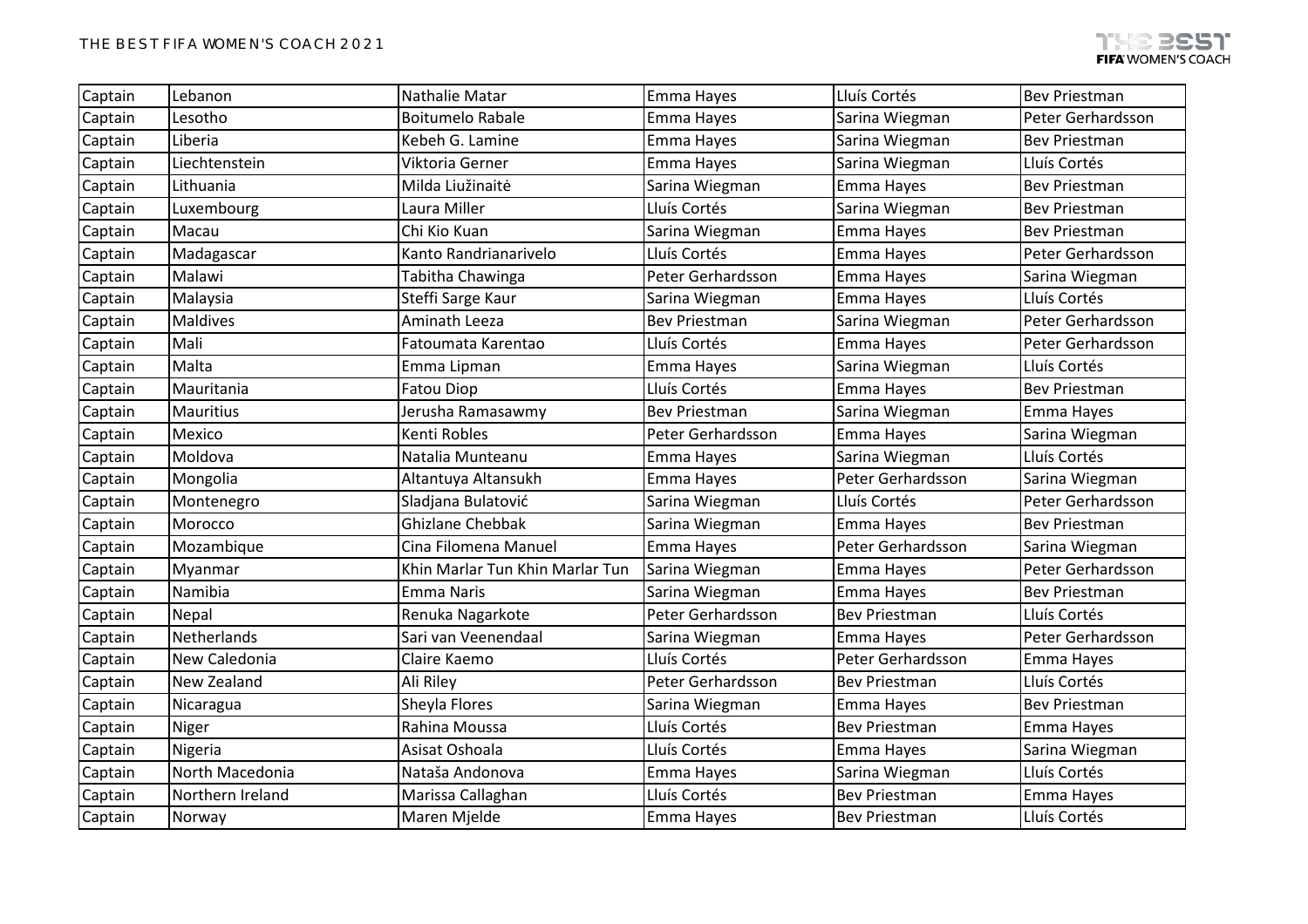| Captain | Oman                          | Thara Al Ismaily               | Lluís Cortés         | <b>Bev Priestman</b> | Peter Gerhardsson    |
|---------|-------------------------------|--------------------------------|----------------------|----------------------|----------------------|
| Captain | Palestine                     | Caroline Sahagian              | Lluís Cortés         | Sarina Wiegman       | <b>Bev Priestman</b> |
| Captain | Panama                        | Natalia Mills                  | <b>Bev Priestman</b> | Sarina Wiegman       | Emma Hayes           |
| Captain | Paraguay                      | Dulce María Quintana Giménez   | Lluís Cortés         | <b>Bev Priestman</b> | Emma Hayes           |
| Captain | Peru                          | Fabiola Herrera                | Peter Gerhardsson    | Emma Hayes           | <b>Bev Priestman</b> |
| Captain | Philippines                   | Tahnai Lauren Annis            | Sarina Wiegman       | Emma Hayes           | <b>Bev Priestman</b> |
| Captain | Poland                        | Paulina Dudek                  | Peter Gerhardsson    | <b>Bev Priestman</b> | Sarina Wiegman       |
| Captain | Portugal                      | Dolores Isabel Jácome da Silva | Lluís Cortés         | Peter Gerhardsson    | <b>Bev Priestman</b> |
| Captain | <b>Puerto Rico</b>            | Laura Suárez Ayala             | Emma Hayes           | Lluís Cortés         | Sarina Wiegman       |
| Captain | Republic of Ireland           | Katie McCabe                   | <b>Bev Priestman</b> | Peter Gerhardsson    | Lluís Cortés         |
| Captain | Romania                       | Florentina Olar                | Lluís Cortés         | Emma Hayes           | Peter Gerhardsson    |
| Captain | Russia                        | Anna Kozhnikova                | Peter Gerhardsson    | Sarina Wiegman       | Emma Hayes           |
| Captain | Rwanda                        | Nibagwire Sifa Gloria          | Lluís Cortés         | <b>Bev Priestman</b> | Peter Gerhardsson    |
| Captain | Samoa                         | Ronisa Lipi                    | <b>Bev Priestman</b> | Sarina Wiegman       | Emma Hayes           |
| Captain | São Tomé and Príncipe         | Inácia do Espírito Santo       | Sarina Wiegman       | Emma Hayes           | <b>Bev Priestman</b> |
| Captain | Saudi Arabia                  | Reem Abdullah                  | Emma Hayes           | <b>Bev Priestman</b> | Sarina Wiegman       |
| Captain | Scotland                      | <b>Rachel Corsie</b>           | Peter Gerhardsson    | <b>Bev Priestman</b> | Lluís Cortés         |
| Captain | Senegal                       | Safietou Sagna                 | Emma Hayes           | Lluís Cortés         | Peter Gerhardsson    |
| Captain | Serbia                        | Violeta Slović                 | Emma Hayes           | Sarina Wiegman       | Lluís Cortés         |
| Captain | Seychelles                    | Pascallina Moustache           | Emma Hayes           | Lluís Cortés         | Sarina Wiegman       |
| Captain | Sierra Leone                  | Zainab Macauley                | Emma Hayes           | <b>Bev Priestman</b> | Sarina Wiegman       |
| Captain | Singapore                     | Ernie Sulastri Sontaril        | <b>Bev Priestman</b> | Peter Gerhardsson    | Emma Hayes           |
| Captain | Slovakia                      | Dominika Škorvánková           | Peter Gerhardsson    | Emma Hayes           | <b>Bev Priestman</b> |
| Captain | Slovenia                      | Mateja Zver                    | Sarina Wiegman       | Peter Gerhardsson    | Bev Priestman        |
| Captain | Solomon Islands               | Mary Maefiti                   | Sarina Wiegman       | Emma Hayes           | <b>Bev Priestman</b> |
| Captain | South Africa                  | Janine van Wyk                 | Emma Hayes           | Sarina Wiegman       | Peter Gerhardsson    |
| Captain | South Sudan                   | Amy Lasu                       | Lluís Cortés         | <b>Bev Priestman</b> | Emma Hayes           |
| Captain | Spain                         | <b>Irene Paredes</b>           | Lluís Cortés         | Peter Gerhardsson    | <b>Bev Priestman</b> |
| Captain | Sri Lanka                     | Lakshika Rushani Gunawardana   | Sarina Wiegman       | <b>Bev Priestman</b> | Emma Hayes           |
| Captain | St Kitts and Nevis            | Phoenetia Browne               | Emma Hayes           | <b>Bev Priestman</b> | Sarina Wiegman       |
| Captain | St Lucia                      | <b>Ellaisa Marquis</b>         | Emma Hayes           | Peter Gerhardsson    | Sarina Wiegman       |
| Captain | St Vincent and the Grenadines | Angel Roneilla Maxwell         | Emma Hayes           | Peter Gerhardsson    | <b>Bev Priestman</b> |
| Captain | Sudan                         | Manosh Gadal                   | Lluís Cortés         | <b>Bev Priestman</b> | Sarina Wiegman       |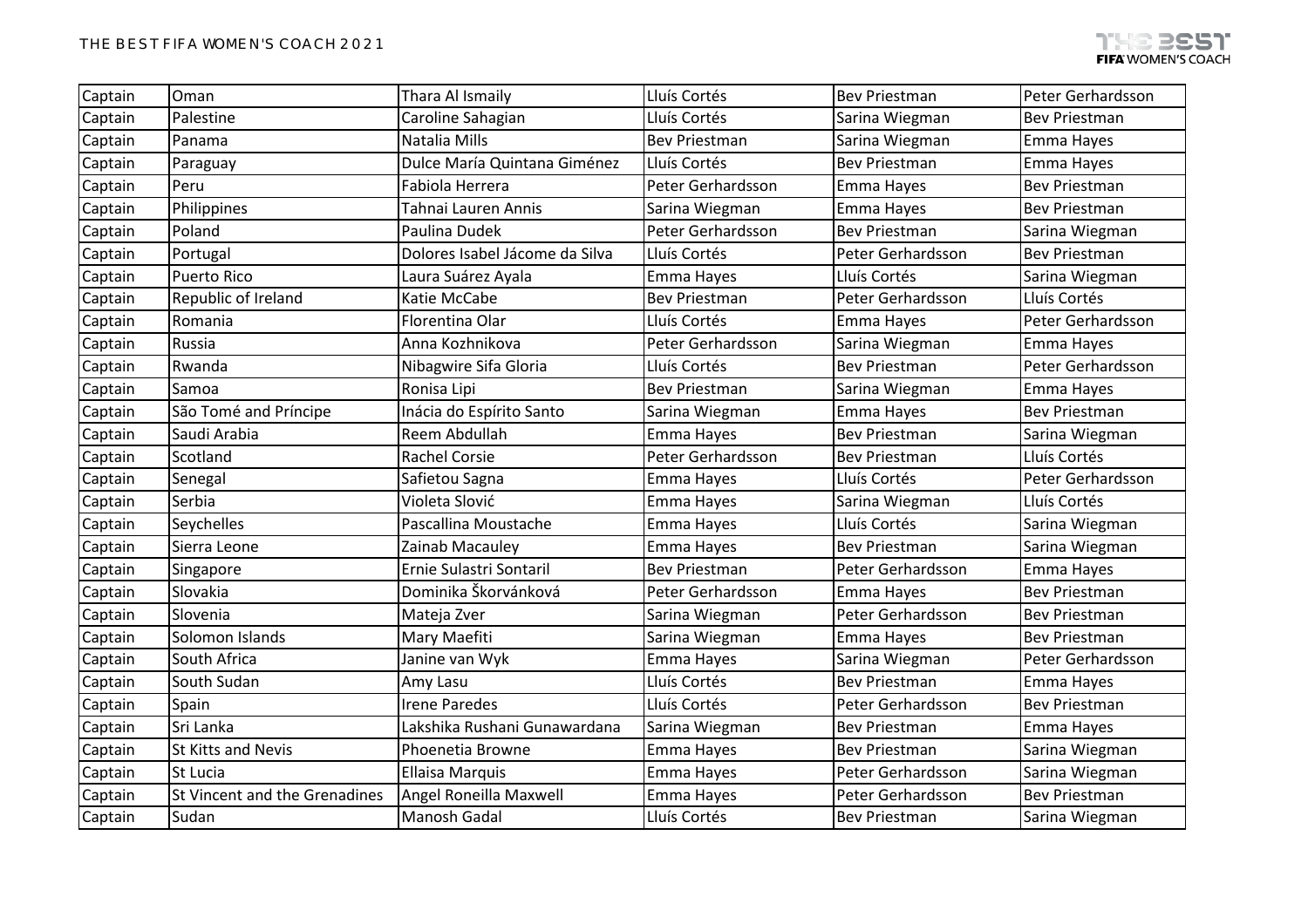| Captain | Suriname                        | Hadassa Brandon                 | Sarina Wiegman       | Emma Hayes           | <b>Bev Priestman</b> |
|---------|---------------------------------|---------------------------------|----------------------|----------------------|----------------------|
| Captain | Sweden                          | Magdalena Eriksson              | Peter Gerhardsson    | Emma Hayes           | <b>Bev Priestman</b> |
| Captain | Switzerland                     | Lia Wälti                       | Peter Gerhardsson    | <b>Bev Priestman</b> | Emma Hayes           |
| Captain | Tahiti                          | <b>Gwendoline Fournier</b>      | Emma Hayes           | <b>Bev Priestman</b> | Sarina Wiegman       |
| Captain | Tajikistan                      | Sayora Saidova                  | <b>Bev Priestman</b> | Emma Hayes           | Sarina Wiegman       |
| Captain | Tanzania                        | Amina Ally Bilali               | <b>Bev Priestman</b> | Emma Hayes           | Lluís Cortés         |
| Captain | Thailand                        | Silawan Intamee                 | Peter Gerhardsson    | Emma Hayes           | Sarina Wiegman       |
| Captain | Timor-Leste                     | Dolores Verdiana da Silva Costa | Emma Hayes           | Lluís Cortés         | <b>Bev Priestman</b> |
| Captain | Togo                            | Adjo Ayawo                      | Emma Hayes           | Sarina Wiegman       | <b>Bev Priestman</b> |
| Captain | Tonga                           | Penateti Lapiuingi Feke         | Sarina Wiegman       | <b>Bev Priestman</b> | Emma Hayes           |
| Captain | <b>Trinidad and Tobago</b>      | Karyn Solange Forbes            | Emma Hayes           | Sarina Wiegman       | Peter Gerhardsson    |
| Captain | Tunisia                         | Abbassi Chaima                  | Sarina Wiegman       | Emma Hayes           | Peter Gerhardsson    |
| Captain | Turkey                          | Didem Karagenç                  | <b>Bev Priestman</b> | Emma Hayes           | Lluís Cortés         |
| Captain | Turkmenistan                    | Bagtygul Gurbanova              | Emma Hayes           | Sarina Wiegman       | Peter Gerhardsson    |
| Captain | <b>Turks and Caicos Islands</b> | <b>Patrice Amoy Senior</b>      | Emma Hayes           | Peter Gerhardsson    | <b>Bev Priestman</b> |
| Captain | Uganda                          | <b>Ruth Aturo</b>               | Lluís Cortés         | Sarina Wiegman       | <b>Bev Priestman</b> |
| Captain | Ukraine                         | Daria Apanashchenko             | Lluís Cortés         | Emma Hayes           | Peter Gerhardsson    |
| Captain | <b>United Arab Emirates</b>     | <b>Nouf Faleh</b>               | Lluís Cortés         | <b>Bev Priestman</b> | Emma Hayes           |
| Captain | Uruguay                         | Cinthia Pamela González Medina  | Lluís Cortés         | <b>Bev Priestman</b> | Sarina Wiegman       |
| Captain | US Virgin Islands               | <b>Bianca Canizio</b>           | Emma Hayes           | Peter Gerhardsson    | <b>Bev Priestman</b> |
| Captain | <b>USA</b>                      | <b>Becky Sauerbrunn</b>         | Emma Hayes           | Peter Gerhardsson    | <b>Bev Priestman</b> |
| Captain | Uzbekistan                      | Saida Galimova                  | Peter Gerhardsson    | Sarina Wiegman       | Lluís Cortés         |
| Captain | Vanuatu                         | Elmah Aiviji                    | Peter Gerhardsson    | <b>Bev Priestman</b> | Emma Hayes           |
| Captain | Venezuela                       | Lourdes Moreno                  | Lluís Cortés         | Emma Hayes           | Peter Gerhardsson    |
| Captain | Vietnam                         | Huynh Nhu                       | <b>Bev Priestman</b> | Sarina Wiegman       | Peter Gerhardsson    |
| Captain | Wales                           | Sophie Ingle                    | Lluís Cortés         | Emma Hayes           | <b>Bev Priestman</b> |
| Captain | Zambia                          | Barbra Banda                    | Lluís Cortés         | <b>Bev Priestman</b> | Peter Gerhardsson    |
| Captain | Zimbabwe                        | <b>Emmaculate Msipa</b>         | Emma Hayes           | <b>Bev Priestman</b> | Peter Gerhardsson    |
| Coach   | Afghanistan                     | Wahidullah Wahidi               | Peter Gerhardsson    | Sarina Wiegman       | Emma Hayes           |
| Coach   | Albania                         | Armir Grima                     | Lluís Cortés         | Sarina Wiegman       | Peter Gerhardsson    |
| Coach   | Algeria                         | Radia Fertoul                   | Sarina Wiegman       | Emma Hayes           | Peter Gerhardsson    |
| Coach   | American Samoa                  | Ati Samuelu                     | <b>Bev Priestman</b> | Emma Hayes           | Sarina Wiegman       |
| Coach   | Andorra                         | José Martín Martínez            | Lluís Cortés         | Sarina Wiegman       | Peter Gerhardsson    |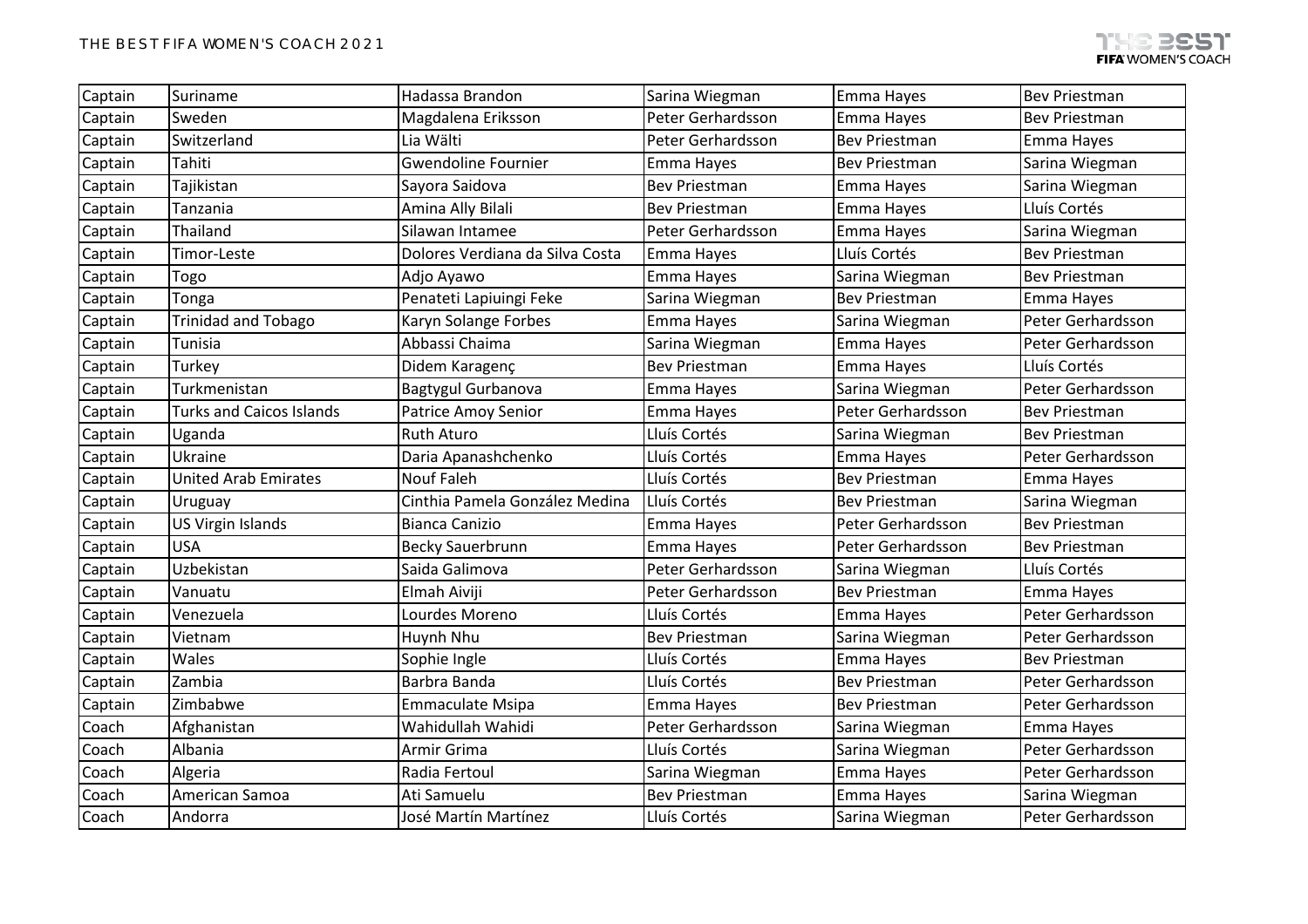| Coach | Angola                        | Sousa Garcia                                     | Emma Hayes           | Lluís Cortés         | <b>Bev Priestman</b> |
|-------|-------------------------------|--------------------------------------------------|----------------------|----------------------|----------------------|
| Coach | Anguilla                      | Ahkeela Mollon                                   | Emma Hayes           | <b>Bev Priestman</b> | Sarina Wiegman       |
| Coach | Antigua and Barbuda           | Karen Warner                                     | Emma Hayes           | <b>Bev Priestman</b> | Sarina Wiegman       |
| Coach | Argentina                     | Germán Portanova                                 | Peter Gerhardsson    | Lluís Cortés         | Emma Hayes           |
| Coach | Armenia                       | Sanamyan Armen                                   | Emma Hayes           | Lluís Cortés         | Sarina Wiegman       |
| Coach | Aruba                         | <b>Glenford Sambo</b>                            | Sarina Wiegman       | Emma Hayes           | Peter Gerhardsson    |
| Coach | Australia                     | <b>Tony Gustavsson</b>                           | Peter Gerhardsson    | Lluís Cortés         | Emma Hayes           |
| Coach | Austria                       | Irene Fuhrmann                                   | Lluís Cortés         | Emma Hayes           | Sarina Wiegman       |
| Coach | Azerbaijan                    | Siyasat Asgarov                                  | Sarina Wiegman       | Peter Gerhardsson    | <b>Bev Priestman</b> |
| Coach | <b>Bahamas</b>                | Cherlindria Thompson                             | <b>Bev Priestman</b> | Sarina Wiegman       | Lluís Cortés         |
| Coach | <b>Bahrain</b>                | Khaled Al Harban                                 | Sarina Wiegman       | Emma Hayes           | <b>Bev Priestman</b> |
| Coach | Bangladesh                    | Golam Robbani Choton                             | Emma Hayes           | Sarina Wiegman       | <b>Bev Priestman</b> |
| Coach | <b>Belarus</b>                | Yury Maleyeu                                     | Lluís Cortés         | Emma Hayes           | Sarina Wiegman       |
| Coach | Belgium                       | <b>Ives Serneels</b>                             | Lluís Cortés         | Peter Gerhardsson    | Emma Hayes           |
| Coach | Belize                        | Wayne Casimiro                                   | Lluís Cortés         | Emma Hayes           | Sarina Wiegman       |
| Coach | Bermuda                       | Naquita Robinson                                 | <b>Bev Priestman</b> | Emma Hayes           | Sarina Wiegman       |
| Coach | <b>Bhutan</b>                 | Tanka Maya Ghalley                               | Sarina Wiegman       | Emma Hayes           | Lluís Cortés         |
| Coach | <b>Bolivia</b>                | Angélica Maria Heredia Mendoza                   | <b>Bev Priestman</b> | Lluís Cortés         | Emma Hayes           |
| Coach | Bosnia and Herzegovina        | Samira Hurem                                     | Sarina Wiegman       | Emma Hayes           | Lluís Cortés         |
| Coach | Botswana                      | Gaoletlhoo Nkutlwisang                           | <b>Bev Priestman</b> | Emma Hayes           | Sarina Wiegman       |
| Coach | <b>Brazil</b>                 | Pia Sundhage                                     | <b>Bev Priestman</b> | Peter Gerhardsson    | Lluís Cortés         |
| Coach | <b>British Virgin Islands</b> | <b>Wayne Phillip</b>                             | Emma Hayes           | Sarina Wiegman       | <b>Bev Priestman</b> |
| Coach | <b>Bulgaria</b>               | Silviya Radoyska                                 | Lluís Cortés         | Sarina Wiegman       | Emma Hayes           |
| Coach | <b>Burkina Faso</b>           | Sawadogo Pascal                                  | Peter Gerhardsson    | Lluís Cortés         | <b>Bev Priestman</b> |
| Coach | Burundi                       | Gustave Niyonkuru                                | Peter Gerhardsson    | Emma Hayes           | <b>Bev Priestman</b> |
| Coach | Cabo Verde                    | Silveria Nedio                                   | Emma Hayes           | Sarina Wiegman       | Lluís Cortés         |
| Coach | Cambodia                      | <b>Vuthy Prak</b>                                | Emma Hayes           | <b>Bev Priestman</b> | Sarina Wiegman       |
| Coach | Cameroon                      | Gabriel Zabo                                     | Sarina Wiegman       | Lluís Cortés         | Peter Gerhardsson    |
| Coach | Canada                        | <b>Beverly Priestman</b>                         | Lluís Cortés         | Peter Gerhardsson    | Emma Hayes           |
| Coach | Cayman Islands                | Alexander González Garcés                        | Lluís Cortés         | <b>Bev Priestman</b> | Emma Hayes           |
| Coach | Central African Republic      | Christelle Marie Line Lina Majoka NBev Priestman |                      | Lluís Cortés         | Sarina Wiegman       |
| Coach | Chad                          | Maounde Ada                                      | Emma Hayes           | Sarina Wiegman       | <b>Bev Priestman</b> |
| Coach | Chile                         | José Letelier Henríquez                          | <b>Bev Priestman</b> | Lluís Cortés         | Peter Gerhardsson    |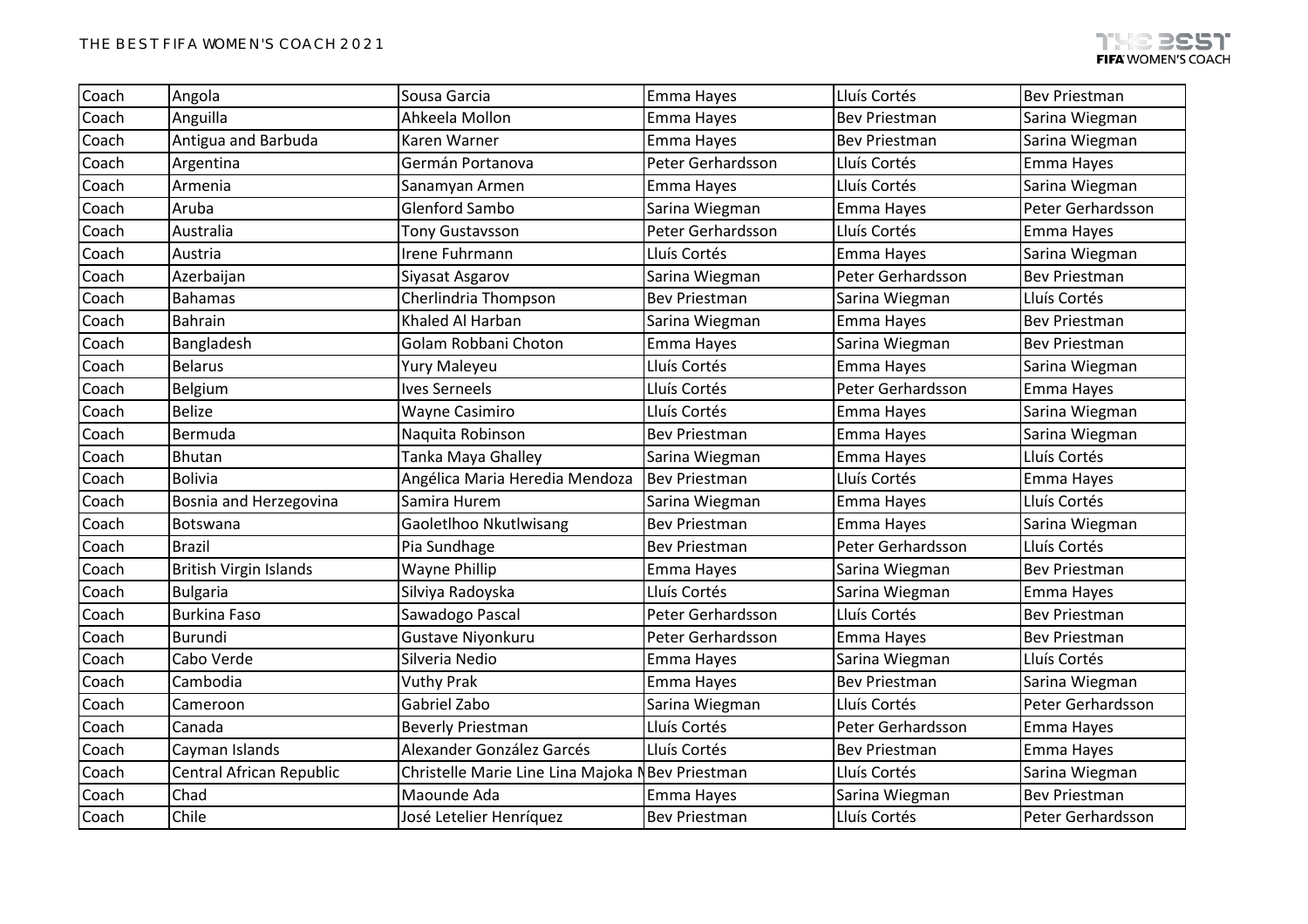| Coach | China PR                 | Qingxia Shui                                     | <b>Bev Priestman</b> | Sarina Wiegman       | Emma Hayes           |
|-------|--------------------------|--------------------------------------------------|----------------------|----------------------|----------------------|
| Coach | Chinese Taipei           | Kazuo Echigo                                     | Emma Hayes           | Sarina Wiegman       | Peter Gerhardsson    |
| Coach | Colombia                 | Nelson Abadia                                    | <b>Bev Priestman</b> | Lluís Cortés         | Sarina Wiegman       |
| Coach | Comoros                  | Mahandi Choudjay                                 | Peter Gerhardsson    | Emma Hayes           | Sarina Wiegman       |
| Coach | Congo                    | Berjona Aymiphe Joraine Mbemba Peter Gerhardsson |                      | Sarina Wiegman       | <b>Bev Priestman</b> |
| Coach | Congo DR                 | Marcello Kadiamba                                | Lluís Cortés         | <b>Bev Priestman</b> | Sarina Wiegman       |
| Coach | Cook Islands             | <b>Brogan Tupou</b>                              | Sarina Wiegman       | Peter Gerhardsson    | Lluís Cortés         |
| Coach | Costa Rica               | Amelia Valverde Villalobos                       | Lluís Cortés         | <b>Bev Priestman</b> | Peter Gerhardsson    |
| Coach | Côte d'Ivoire            | Natogoma Clémentine Touré                        | <b>Bev Priestman</b> | Sarina Wiegman       | Emma Hayes           |
| Coach | Croatia                  | Nenad Gračan                                     | Sarina Wiegman       | Lluís Cortés         | Peter Gerhardsson    |
| Coach | Cuba                     | Edelsio Griego Cairo                             | Lluís Cortés         | Emma Hayes           | Peter Gerhardsson    |
| Coach | Cyprus                   | Angelos Tsolakis                                 | Lluís Cortés         | Peter Gerhardsson    | Emma Hayes           |
| Coach | Czech Republic           | Karel Rada                                       | Lluís Cortés         | <b>Bev Priestman</b> | Sarina Wiegman       |
| Coach | Denmark                  | Lars Søndergaard                                 | Peter Gerhardsson    | Lluís Cortés         | Sarina Wiegman       |
| Coach | Djibouti                 | Mawlid Ali                                       | Lluís Cortés         | Sarina Wiegman       | Emma Hayes           |
| Coach | Dominica                 | <b>Albert Titre</b>                              | <b>Bev Priestman</b> | Lluís Cortés         | Peter Gerhardsson    |
| Coach | Dominican Republic       | José Benito Rubido Vidal                         | Lluís Cortés         | Sarina Wiegman       | Bev Priestman        |
| Coach | Ecuador                  | <b>Emily Lima</b>                                | <b>Bev Priestman</b> | Sarina Wiegman       | Emma Hayes           |
| Coach | Egypt                    | <b>Mohamed Kamal</b>                             | Sarina Wiegman       | Emma Hayes           | Lluís Cortés         |
| Coach | <b>El Salvador</b>       | Eric Acuna                                       | Lluís Cortés         | Emma Hayes           | <b>Bev Priestman</b> |
| Coach | England                  | Sarina Wiegman                                   | <b>Bev Priestman</b> | Lluís Cortés         | Emma Hayes           |
| Coach | <b>Equatorial Guinea</b> | Jean Paul Pila                                   | <b>Bev Priestman</b> | Sarina Wiegman       | Emma Hayes           |
| Coach | Eritrea                  | Jemal Ibrahim                                    | Sarina Wiegman       | Peter Gerhardsson    | <b>Bev Priestman</b> |
| Coach | Estonia                  | Jarmo Kalevi Matikainen                          | Sarina Wiegman       | Lluís Cortés         | Emma Hayes           |
| Coach | Eswatini                 | Dumsani Makhanya                                 | Sarina Wiegman       | Emma Hayes           | Peter Gerhardsson    |
| Coach | Ethiopia                 | <b>Birhan Gizaw</b>                              | Lluís Cortés         | Emma Hayes           | <b>Bev Priestman</b> |
| Coach | Faroe Islands            | Lene Bjerning Terp                               | Peter Gerhardsson    | <b>Bev Priestman</b> | Sarina Wiegman       |
| Coach | Fiji                     | Timo Jankowski                                   | Lluís Cortés         | Emma Hayes           | <b>Bev Priestman</b> |
| Coach | Finland                  | Anna Signeul                                     | <b>Bev Priestman</b> | Lluís Cortés         | Emma Hayes           |
| Coach | France                   | Corinne Diacre                                   | <b>Bev Priestman</b> | Peter Gerhardsson    | Lluís Cortés         |
| Coach | Gabon                    | <b>Tristan Mombo</b>                             | Emma Hayes           | Sarina Wiegman       | Peter Gerhardsson    |
| Coach | Gambia                   | Mariama Bom Sowe                                 | Sarina Wiegman       | <b>Bev Priestman</b> | Emma Hayes           |
| Coach | Georgia                  | Giorgi Chkhaidze                                 | Lluís Cortés         | Emma Hayes           | Sarina Wiegman       |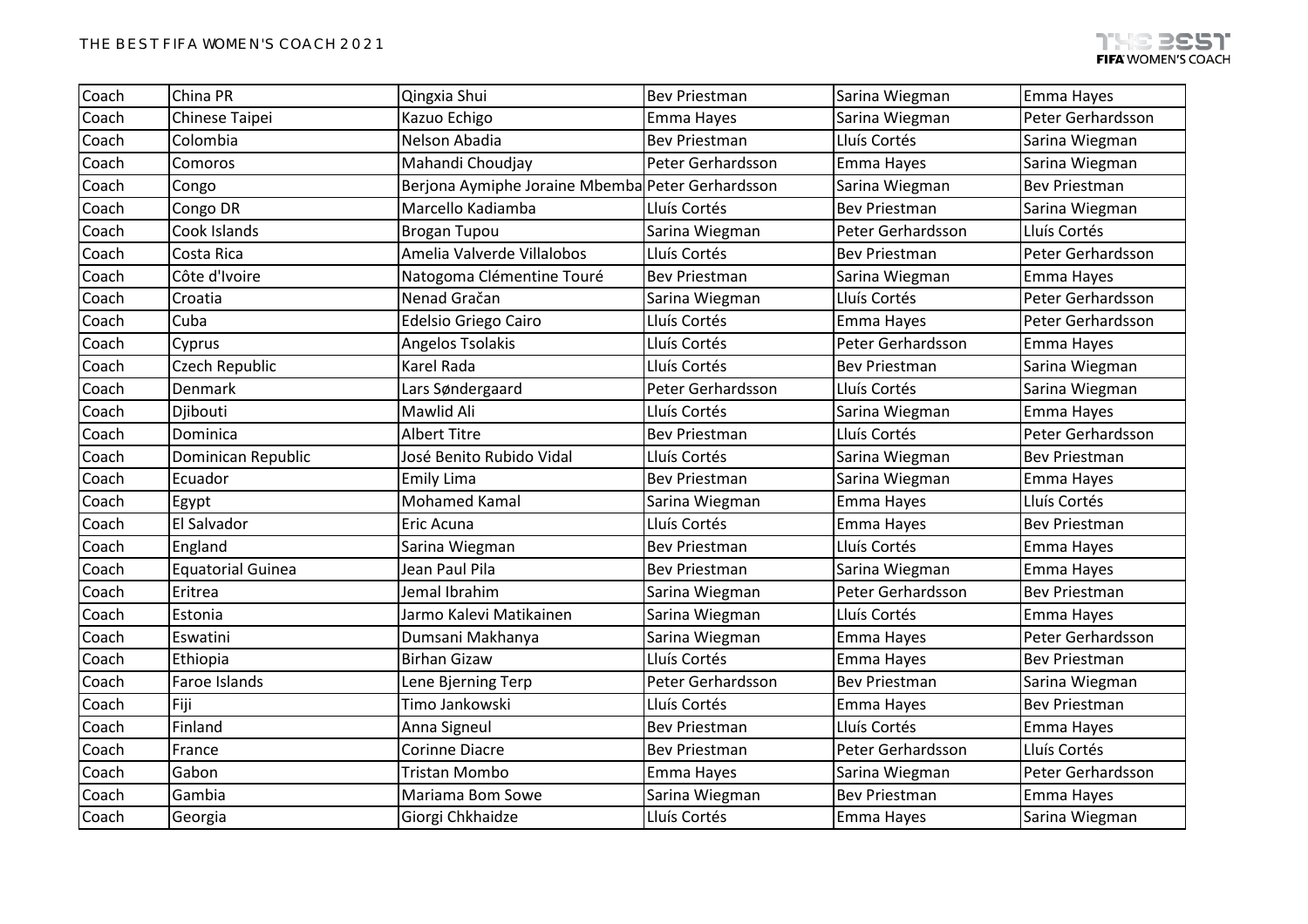| Coach | Germany         | Martina Voss-Tecklenburg     | Lluís Cortés         | <b>Bev Priestman</b> | Peter Gerhardsson    |
|-------|-----------------|------------------------------|----------------------|----------------------|----------------------|
| Coach | Ghana           | Mercy Tagoe-Quarcoo          | Sarina Wiegman       | <b>Bev Priestman</b> | Emma Hayes           |
| Coach | Gibraltar       | Janssen Joseph Olivero       | Lluís Cortés         | Sarina Wiegman       | Emma Hayes           |
| Coach | Greece          | Georgios Kyriazis            | Lluís Cortés         | <b>Bev Priestman</b> | Peter Gerhardsson    |
| Coach | Grenada         | <b>Harry Varley</b>          | Emma Hayes           | Sarina Wiegman       | Lluís Cortés         |
| Coach | Guam            | Ross Awa                     | Lluís Cortés         | <b>Bev Priestman</b> | Emma Hayes           |
| Coach | Guatemala       | Edy Estuardo Espinoza Laínez | Peter Gerhardsson    | Sarina Wiegman       | Emma Hayes           |
| Coach | Guinea          | Cécile Benjanie Kourouma     | Emma Hayes           | Sarina Wiegman       | Lluís Cortés         |
| Coach | Guyana          | Ivan Joseph                  | <b>Bev Priestman</b> | Emma Hayes           | Peter Gerhardsson    |
| Coach | Haiti           | <b>Fiorda Charles</b>        | Emma Hayes           | Peter Gerhardsson    | <b>Bev Priestman</b> |
| Coach | Honduras        | Juan Carlos Tenorio Ruiz     | Lluís Cortés         | Sarina Wiegman       | Peter Gerhardsson    |
| Coach | Hong Kong       | José Ricardo Rambo           | Emma Hayes           | Lluís Cortés         | Sarina Wiegman       |
| Coach | Hungary         | Margret Kratz                | <b>Bev Priestman</b> | Lluís Cortés         | Sarina Wiegman       |
| Coach | Iceland         | Thorsteinn H Halldorsson     | Lluís Cortés         | <b>Bev Priestman</b> | Peter Gerhardsson    |
| Coach | India           | Thomas Dennerby              | Lluís Cortés         | <b>Bev Priestman</b> | Peter Gerhardsson    |
| Coach | Indonesia       | Rudy Priyambada              | Sarina Wiegman       | Lluís Cortés         | Emma Hayes           |
| Coach | IR Iran         | Maryam Irandoost             | Emma Hayes           | Sarina Wiegman       | <b>Bev Priestman</b> |
| Coach | Israel          | Gili Landau                  | Emma Hayes           | Sarina Wiegman       | <b>Bev Priestman</b> |
| Coach | Italy           | Bertolini Milena             | <b>Bev Priestman</b> | Sarina Wiegman       | Emma Hayes           |
| Coach | Jamaica         | Xavier Gilbert               | Peter Gerhardsson    | Emma Hayes           | Sarina Wiegman       |
| Coach | Japan           | Futoshi Ikeda                | <b>Bev Priestman</b> | Lluís Cortés         | Peter Gerhardsson    |
| Coach | Jordan          | David Nascimento             | Sarina Wiegman       | <b>Bev Priestman</b> | Peter Gerhardsson    |
| Coach | Kazakhstan      | Kaloyan Petkov               | Lluís Cortés         | Peter Gerhardsson    | Sarina Wiegman       |
| Coach | Kenya           | <b>Charles Okere Okoth</b>   | Emma Hayes           | Peter Gerhardsson    | <b>Bev Priestman</b> |
| Coach | Korea DPR       | Kwang Min Kim                | Emma Hayes           | <b>Bev Priestman</b> | Lluís Cortés         |
| Coach | Korea Republic  | Colin Bell                   | <b>Bev Priestman</b> | Lluís Cortés         | Emma Hayes           |
| Coach | Kosovo          | Afërdita Fazlija             | Sarina Wiegman       | Emma Hayes           | Peter Gerhardsson    |
| Coach | Kyrgyz Republic | Nematzhan Zakirov            | Emma Hayes           | Sarina Wiegman       | Peter Gerhardsson    |
| Coach | Laos            | Vongmisay Soubuakham         | <b>Bev Priestman</b> | Emma Hayes           | Sarina Wiegman       |
| Coach | Latvia          | Romāns Kvačovs               | Sarina Wiegman       | Lluís Cortés         | Peter Gerhardsson    |
| Coach | Lebanon         | Wael Gharzeddine             | Lluís Cortés         | Peter Gerhardsson    | Emma Hayes           |
| Coach | Lesotho         | Makobo Veronica Kepa         | <b>Bev Priestman</b> | Emma Hayes           | Sarina Wiegman       |
| Coach | Liberia         | Robert N. Lartey             | Sarina Wiegman       | <b>Bev Priestman</b> | Lluís Cortés         |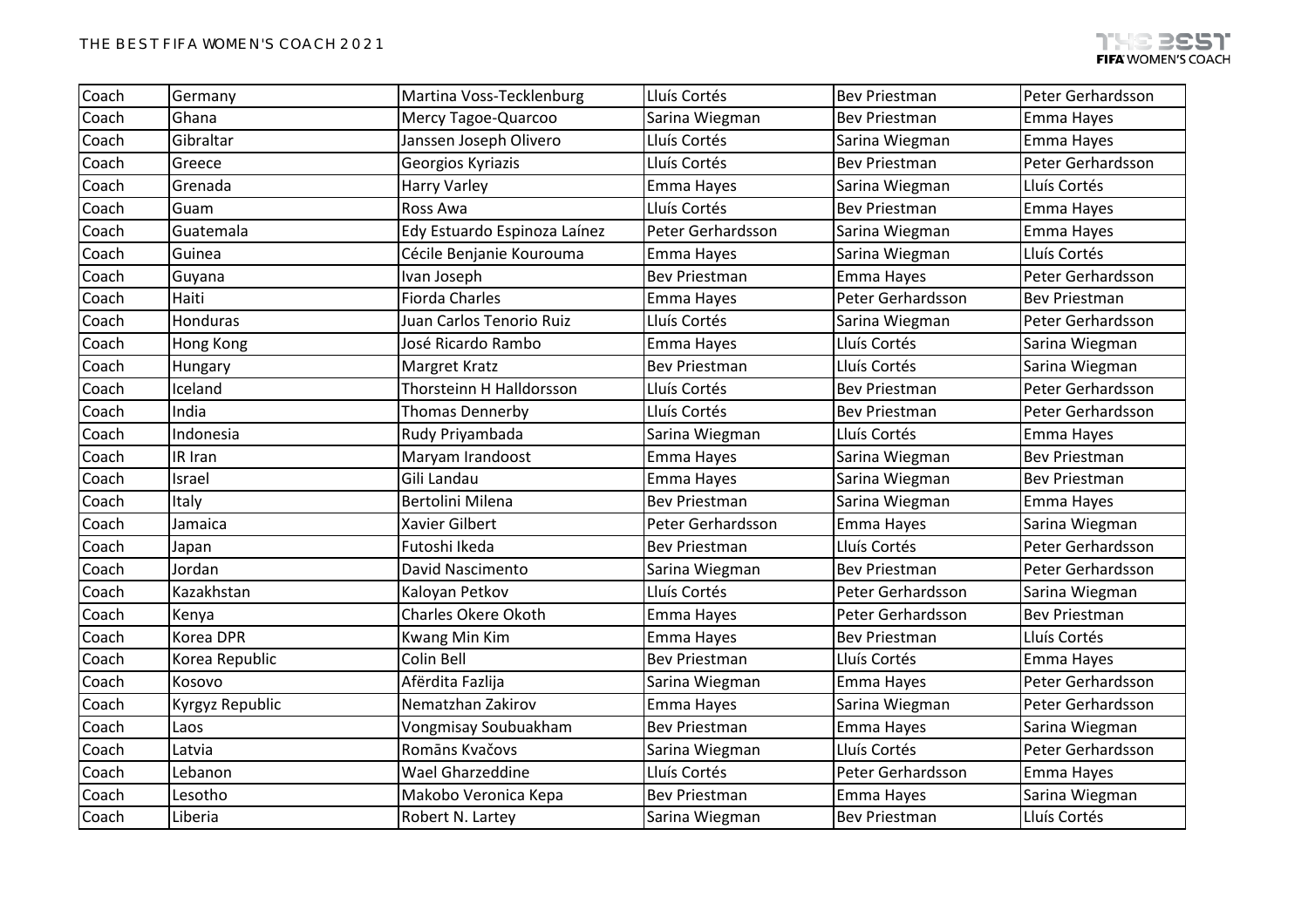| Coach | Libya            | José Ramón Catalá          | Peter Gerhardsson    | Emma Hayes           | Sarina Wiegman       |
|-------|------------------|----------------------------|----------------------|----------------------|----------------------|
| Coach | Liechtenstein    | <b>Philipp Riedener</b>    | Lluís Cortés         | <b>Bev Priestman</b> | Emma Hayes           |
| Coach | Lithuania        | Rimantas Viktoravičius     | Peter Gerhardsson    | <b>Bev Priestman</b> | Sarina Wiegman       |
| Coach | Luxembourg       | <b>Daniel Santos</b>       | Lluís Cortés         | Emma Hayes           | <b>Bev Priestman</b> |
| Coach | Macau            | Sui Wing Leung             | <b>Bev Priestman</b> | Lluís Cortés         | Emma Hayes           |
| Coach | Madagascar       | Johariniriana Rakotomalala | Peter Gerhardsson    | Emma Hayes           | Lluís Cortés         |
| Coach | Malawi           | Mcnelbert Ogrive Kazuwa    | Sarina Wiegman       | Emma Hayes           | Peter Gerhardsson    |
| Coach | Malaysia         | Jacob Mj Joseph            | <b>Bev Priestman</b> | Peter Gerhardsson    | Sarina Wiegman       |
| Coach | <b>Maldives</b>  | Mariyam Mirfath            | Emma Hayes           | Sarina Wiegman       | <b>Bev Priestman</b> |
| Coach | Mali             | Houssein Saloum Mohamed    | Lluís Cortés         | Peter Gerhardsson    | Sarina Wiegman       |
| Coach | Malta            | <b>Mark Gatt</b>           | Peter Gerhardsson    | Emma Hayes           | Sarina Wiegman       |
| Coach | Mauritania       | Abdoulaye Diallo           | Lluís Cortés         | Sarina Wiegman       | <b>Bev Priestman</b> |
| Coach | <b>Mauritius</b> | Marie Anielle Collet       | <b>Bev Priestman</b> | Sarina Wiegman       | Emma Hayes           |
| Coach | Mexico           | Mónica Vergara Rubio       | <b>Bev Priestman</b> | Peter Gerhardsson    | Sarina Wiegman       |
| Coach | Moldova          | <b>Eduard Blanuta</b>      | Lluís Cortés         | Emma Hayes           | <b>Bev Priestman</b> |
| Coach | Mongolia         | Erdenebat Sandagdorj       | Lluís Cortés         | Sarina Wiegman       | Peter Gerhardsson    |
| Coach | Montenegro       | Mirko Marić                | Sarina Wiegman       | Peter Gerhardsson    | Bev Priestman        |
| Coach | Morocco          | <b>Reynald Pedros</b>      | Lluís Cortés         | Peter Gerhardsson    | Sarina Wiegman       |
| Coach | Mozambique       | <b>Victor Matine</b>       | Peter Gerhardsson    | Emma Hayes           | Lluís Cortés         |
| Coach | Myanmar          | <b>Tin Myint Aung</b>      | Sarina Wiegman       | Emma Hayes           | Peter Gerhardsson    |
| Coach | Namibia          | Nicholas Jacobs            | Emma Hayes           | Peter Gerhardsson    | Sarina Wiegman       |
| Coach | Nepal            | <b>Chet Kumar Ghimire</b>  | Sarina Wiegman       | Peter Gerhardsson    | Lluís Cortés         |
| Coach | Netherlands      | <b>Mark Parsons</b>        | <b>Bev Priestman</b> | Peter Gerhardsson    | Sarina Wiegman       |
| Coach | New Caledonia    | Michel Berbeche            | Peter Gerhardsson    | Sarina Wiegman       | <b>Bev Priestman</b> |
| Coach | New Zealand      | Jitka Klimková             | <b>Bev Priestman</b> | Emma Hayes           | Peter Gerhardsson    |
| Coach | Nicaragua        | Elna Dixon Rocha           | Emma Hayes           | <b>Bev Priestman</b> | Lluís Cortés         |
| Coach | Niger            | Ali Mamadou Badjé          | Peter Gerhardsson    | <b>Bev Priestman</b> | Sarina Wiegman       |
| Coach | Nigeria          | Randy Waldrum              | Lluís Cortés         | <b>Bev Priestman</b> | Emma Hayes           |
| Coach | North Macedonia  | Kiril Izov                 | Sarina Wiegman       | Emma Hayes           | Lluís Cortés         |
| Coach | Northern Ireland | <b>Kenneth Shiels</b>      | Lluís Cortés         | Peter Gerhardsson    | Bev Priestman        |
| Coach | Norway           | Martin Sjögren             | <b>Bev Priestman</b> | Peter Gerhardsson    | Emma Hayes           |
| Coach | Oman             | Maha Janoud                | Sarina Wiegman       | Emma Hayes           | Lluís Cortés         |
| Coach | Palestine        | Remah Mahmoud              | Emma Hayes           | <b>Bev Priestman</b> | Sarina Wiegman       |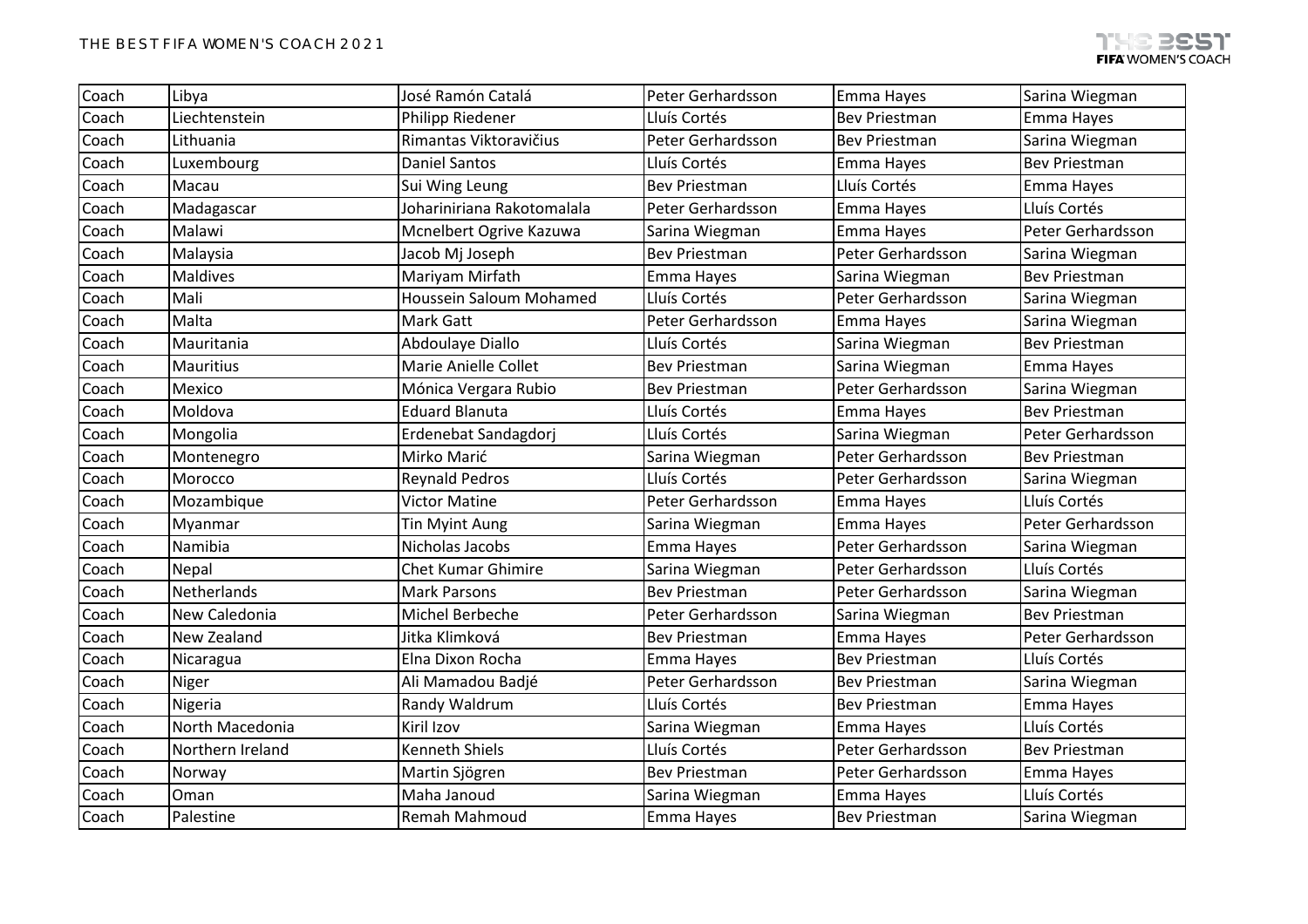| Coach | Panama                        | Ignacio Quintana Toledo                       | Emma Hayes           | Lluís Cortés         | Sarina Wiegman       |
|-------|-------------------------------|-----------------------------------------------|----------------------|----------------------|----------------------|
|       |                               |                                               |                      |                      |                      |
| Coach | Papua New Guinea              | Nicola Demaine                                | <b>Bev Priestman</b> | Emma Hayes           | Lluís Cortés         |
| Coach | Paraguay                      | Epifania Benítez Ramírez                      | <b>Bev Priestman</b> | Sarina Wiegman       | Lluís Cortés         |
| Coach | Peru                          | <b>Conrad Flores</b>                          | Peter Gerhardsson    | Lluís Cortés         | Emma Hayes           |
| Coach | Philippines                   | Alen Stajčić                                  | Sarina Wiegman       | Lluís Cortés         | <b>Bev Priestman</b> |
| Coach | Poland                        | Nina Patalon                                  | <b>Bev Priestman</b> | Emma Hayes           | Peter Gerhardsson    |
| Coach | Portugal                      | Francisco Miguel Conceição Roque Lluís Cortés |                      | <b>Bev Priestman</b> | Peter Gerhardsson    |
| Coach | <b>Puerto Rico</b>            | Nathaniel Gonzalez                            | Peter Gerhardsson    | Emma Hayes           | Sarina Wiegman       |
| Coach | Republic of Ireland           | Vera Pauw                                     | Emma Hayes           | <b>Bev Priestman</b> | Peter Gerhardsson    |
| Coach | Romania                       | <b>Cristian Dulca</b>                         | Sarina Wiegman       | Emma Hayes           | <b>Bev Priestman</b> |
| Coach | Russia                        | Yuri Krasnozhan                               | Lluís Cortés         | Emma Hayes           | Peter Gerhardsson    |
| Coach | Rwanda                        | Radjabu Bizumuremyi                           | Emma Hayes           | Sarina Wiegman       | Lluís Cortés         |
| Coach | Samoa                         | Paul Ifill                                    | Emma Hayes           | <b>Bev Priestman</b> | Sarina Wiegman       |
| Coach | Saudi Arabia                  | Monika Staab                                  | <b>Bev Priestman</b> | Peter Gerhardsson    | Emma Hayes           |
| Coach | Scotland                      | Pedro Martínez Losa                           | <b>Bev Priestman</b> | Lluís Cortés         | Sarina Wiegman       |
| Coach | Senegal                       | Serigne Amar M Niang Cisse                    | <b>Bev Priestman</b> | Peter Gerhardsson    | Sarina Wiegman       |
| Coach | Serbia                        | Predrag Grozdanović                           | Lluís Cortés         | Sarina Wiegman       | Emma Hayes           |
| Coach | Seychelles                    | Angeline Chua                                 | Emma Hayes           | Sarina Wiegman       | Peter Gerhardsson    |
| Coach | Sierra Leone                  | Zenit Mansaray                                | Emma Hayes           | Sarina Wiegman       | Peter Gerhardsson    |
| Coach | Singapore                     | Heng Seng Stephen Ng                          | <b>Bev Priestman</b> | Peter Gerhardsson    | Sarina Wiegman       |
| Coach | Slovakia                      | Peter Kopun                                   | Peter Gerhardsson    | Sarina Wiegman       | Lluís Cortés         |
| Coach | Slovenia                      | <b>Borut Jarc</b>                             | Sarina Wiegman       | <b>Bev Priestman</b> | Lluís Cortés         |
| Coach | Solomon Islands               | <b>Batram Suri</b>                            | Emma Hayes           | Sarina Wiegman       | <b>Bev Priestman</b> |
| Coach | South Africa                  | <b>Desiree Ellis</b>                          | Lluís Cortés         | Emma Hayes           | <b>Bev Priestman</b> |
| Coach | South Sudan                   | Shilene Booysen                               | Lluís Cortés         | <b>Bev Priestman</b> | Emma Hayes           |
| Coach | Spain                         | Jorge Vilda Rodríguez                         | Lluís Cortés         | Peter Gerhardsson    | <b>Bev Priestman</b> |
| Coach | Sri Lanka                     | <b>Dudley Lincoln Steinwall</b>               | Lluís Cortés         | <b>Bev Priestman</b> | Peter Gerhardsson    |
| Coach | <b>St Kitts and Nevis</b>     | Earl Jones                                    | Emma Hayes           | Peter Gerhardsson    | Sarina Wiegman       |
| Coach | St Vincent and the Grenadines | Cornelius Huggins                             | <b>Bev Priestman</b> | Peter Gerhardsson    | Sarina Wiegman       |
| Coach | Sudan                         | Farouk Gabra                                  | <b>Bev Priestman</b> | Emma Hayes           | Lluís Cortés         |
| Coach | Suriname                      | <b>Hesron Jeroe</b>                           | Sarina Wiegman       | Emma Hayes           | <b>Bev Priestman</b> |
| Coach | Sweden                        | Peter Gerhardsson                             | Sarina Wiegman       | Emma Hayes           | Lluís Cortés         |
| Coach | Switzerland                   | Nils Nielsen                                  | Peter Gerhardsson    | Lluís Cortés         | <b>Bev Priestman</b> |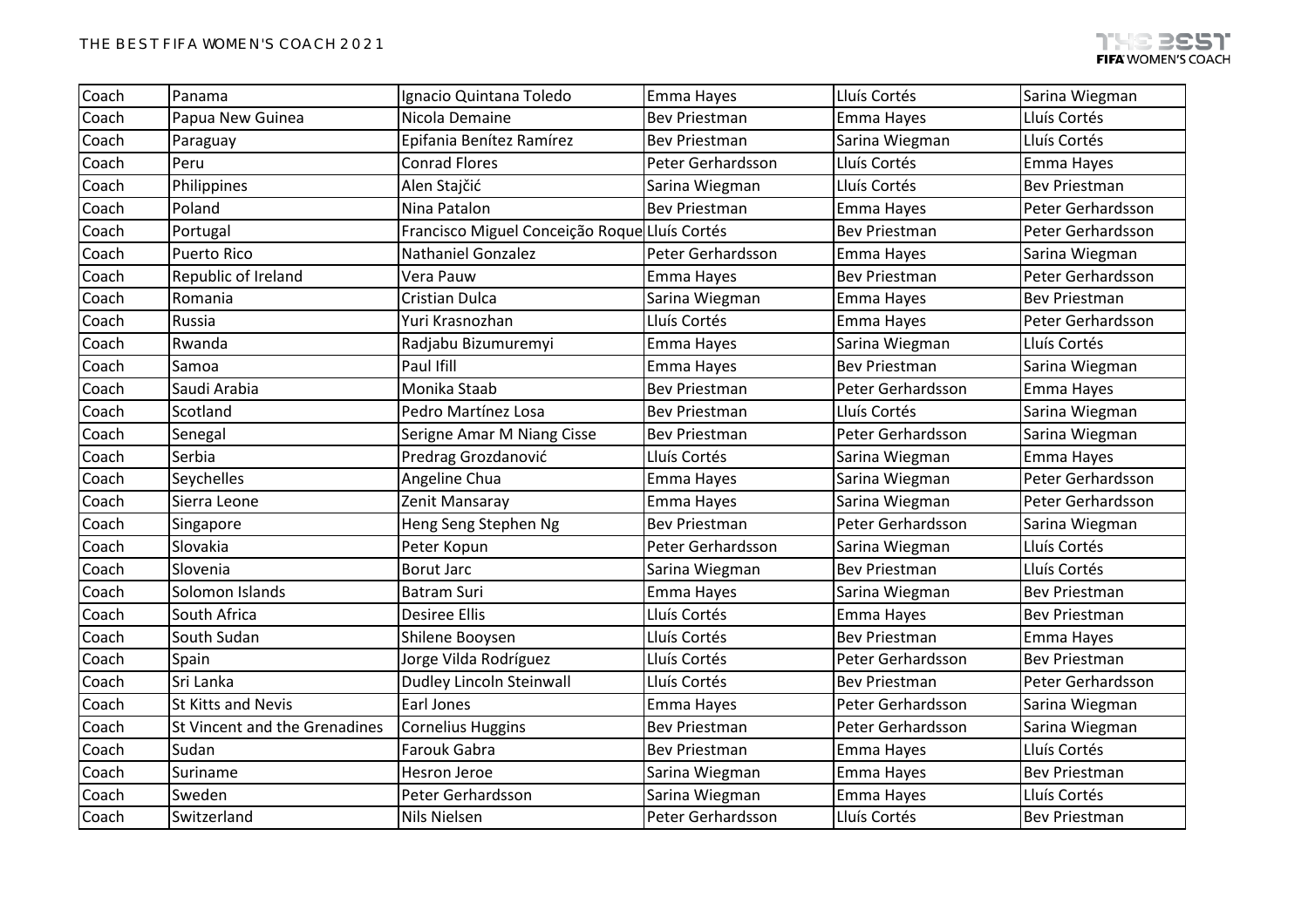| Coach | Tahiti                          | Stéphanie Spielmann       | Sarina Wiegman       | <b>Bev Priestman</b> | Emma Hayes           |
|-------|---------------------------------|---------------------------|----------------------|----------------------|----------------------|
| Coach | Tajikistan                      | <b>Yusuf Rabiev</b>       | Sarina Wiegman       | Peter Gerhardsson    | Emma Hayes           |
| Coach | Tanzania                        | <b>Bakari Shime</b>       | Sarina Wiegman       | Peter Gerhardsson    | Lluís Cortés         |
| Coach | Thailand                        | Miyo Okamoto              | <b>Bev Priestman</b> | Emma Hayes           | Sarina Wiegman       |
| Coach | Timor-Leste                     | Minyoung Lee              | Emma Hayes           | Lluís Cortés         | Sarina Wiegman       |
| Coach | Togo                            | Kaï Tomety                | Sarina Wiegman       | Emma Hayes           | <b>Bev Priestman</b> |
| Coach | Tonga                           | Connie Selby              | Emma Hayes           | Sarina Wiegman       | Lluís Cortés         |
| Coach | <b>Trinidad and Tobago</b>      | Kenwyne Jones             | Emma Hayes           | Sarina Wiegman       | Peter Gerhardsson    |
| Coach | Tunisia                         | Landolsi Samir            | Emma Hayes           | Lluís Cortés         | Sarina Wiegman       |
| Coach | Turkey                          | Necla Güngör Kiragasi     | <b>Bev Priestman</b> | Emma Hayes           | Sarina Wiegman       |
| Coach | Turkmenistan                    | Kamil Mingazov            | Peter Gerhardsson    | Emma Hayes           | Lluís Cortés         |
| Coach | <b>Turks and Caicos Islands</b> | Yunelsis Rodríguez Báez   | Peter Gerhardsson    | Sarina Wiegman       | <b>Bev Priestman</b> |
| Coach | Uganda                          | Faridah Bulega            | Lluís Cortés         | Peter Gerhardsson    | Emma Hayes           |
| Coach | Ukraine                         | Lluís Cortés Cava         | <b>Bev Priestman</b> | Peter Gerhardsson    | Emma Hayes           |
| Coach | <b>United Arab Emirates</b>     | Houriya Al Taheri         | <b>Bev Priestman</b> | Emma Hayes           | Lluís Cortés         |
| Coach | <b>Uruguay</b>                  | Graciela Barboza          | <b>Bev Priestman</b> | Sarina Wiegman       | Emma Hayes           |
| Coach | <b>US Virgin Islands</b>        | Jorge Zavala              | Emma Hayes           | Sarina Wiegman       | Lluís Cortés         |
| Coach | <b>USA</b>                      | Vlatko Andonovski         | Emma Hayes           | Lluís Cortés         | <b>Bev Priestman</b> |
| Coach | Uzbekistan                      | <b>Bakhrom Norsafarov</b> | Lluís Cortés         | Emma Hayes           | Sarina Wiegman       |
| Coach | Vanuatu                         | <b>Robert Yalou</b>       | Sarina Wiegman       | <b>Bev Priestman</b> | Emma Hayes           |
| Coach | Venezuela                       | Pamela Conti              | Lluís Cortés         | Emma Hayes           | Sarina Wiegman       |
| Coach | Vietnam                         | Chung Mai Duc             | Sarina Wiegman       | <b>Bev Priestman</b> | Peter Gerhardsson    |
| Coach | Wales                           | Gemma Grainger            | Emma Hayes           | <b>Bev Priestman</b> | Sarina Wiegman       |
| Coach | Zambia                          | <b>Bruce Mwape</b>        | Emma Hayes           | Sarina Wiegman       | Peter Gerhardsson    |
| Coach | Zimbabwe                        | Sithethelelwe Sibanda     | <b>Bev Priestman</b> | Sarina Wiegman       | Emma Hayes           |
| Media | Afghanistan                     | Sayer Zaland              | Sarina Wiegman       | Peter Gerhardsson    | Lluís Cortés         |
| Media | Albania                         | Pano Xhixho               | Lluís Cortés         | Sarina Wiegman       | Emma Hayes           |
| Media | Algeria                         | Abdelaziz Bouyakoub       | Lluís Cortés         | <b>Bev Priestman</b> | Emma Hayes           |
| Media | Andorra                         | Joel Romero Tomé          | Lluís Cortés         | Emma Hayes           | Sarina Wiegman       |
| Media | Angola                          | Geraldo Quiala            | Peter Gerhardsson    | Emma Hayes           | <b>Bev Priestman</b> |
| Media | Antigua and Barbuda             | Astel Joseph              | Lluís Cortés         | Peter Gerhardsson    | <b>Bev Priestman</b> |
| Media | Argentina                       | Romina Sacher             | Emma Hayes           | Sarina Wiegman       | Lluís Cortés         |
| Media | Armenia                         | Arman Abelyan             | Lluís Cortés         | <b>Bev Priestman</b> | Peter Gerhardsson    |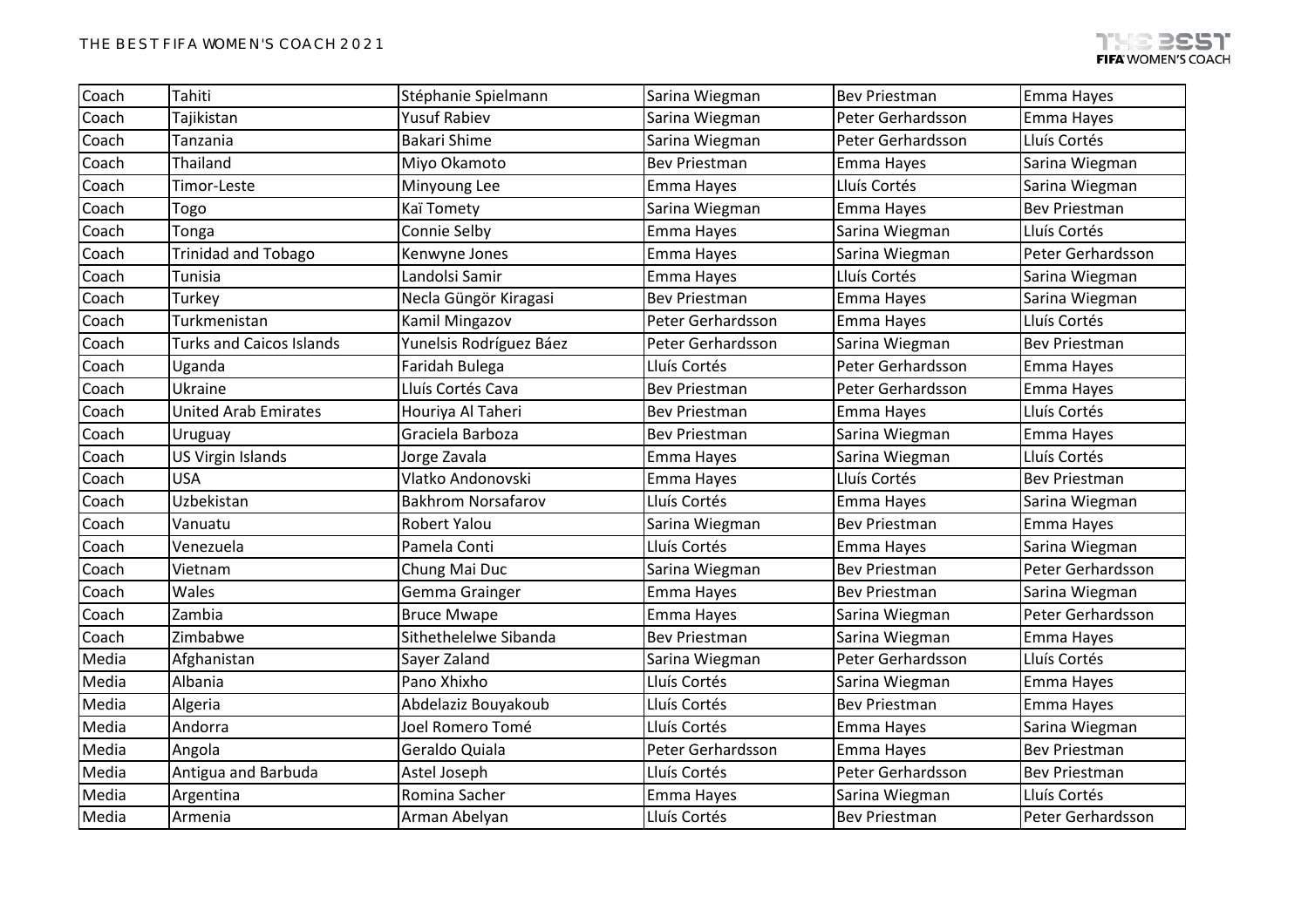| Media | Aruba                    | Andrew Vrolijk                | Lluís Cortés         | Emma Hayes           | <b>Bev Priestman</b> |
|-------|--------------------------|-------------------------------|----------------------|----------------------|----------------------|
| Media | Australia                | Samantha Lewis                | Lluís Cortés         | <b>Bev Priestman</b> | Emma Hayes           |
| Media | Austria                  | Stefan Grüneis                | Lluís Cortés         | Emma Hayes           | <b>Bev Priestman</b> |
| Media | Azerbaijan               | Rasim Movsumzadeh             | Lluís Cortés         | <b>Bev Priestman</b> | Emma Hayes           |
| Media | <b>Bahamas</b>           | Simba French                  | Lluís Cortés         | <b>Bev Priestman</b> | Peter Gerhardsson    |
| Media | <b>Bahrain</b>           | Abdulla Ashoor                | <b>Bev Priestman</b> | Lluís Cortés         | Emma Hayes           |
| Media | Bangladesh               | Rahman Mujibur                | Sarina Wiegman       | <b>Bev Priestman</b> | Peter Gerhardsson    |
| Media | <b>Barbados</b>          | Marissa Lindsay               | Lluís Cortés         | Emma Hayes           | Peter Gerhardsson    |
| Media | <b>Belarus</b>           | Sergey Nikolaev               | Lluís Cortés         | Emma Hayes           | Sarina Wiegman       |
| Media | Belgium                  | Maryan Mahieu                 | Lluís Cortés         | Sarina Wiegman       | <b>Bev Priestman</b> |
| Media | <b>Belize</b>            | Rubén Morales                 | <b>Bev Priestman</b> | Emma Hayes           | Lluís Cortés         |
| Media | <b>Benin</b>             | Félix Pépéripé Sohoundé       | Bev Priestman        | Lluís Cortés         | Emma Hayes           |
| Media | Bermuda                  | Earl Basden                   | Peter Gerhardsson    | Sarina Wiegman       | Emma Hayes           |
| Media | <b>Bhutan</b>            | Namgay Zam                    | <b>Bev Priestman</b> | Emma Hayes           | Peter Gerhardsson    |
| Media | <b>Bolivia</b>           | Zdenscka Bacarreza Pinilla    | <b>Bev Priestman</b> | Lluís Cortés         | Emma Hayes           |
| Media | Bosnia and Herzegovina   | Medina Šehić                  | <b>Bev Priestman</b> | Peter Gerhardsson    | Sarina Wiegman       |
| Media | Botswana                 | Duncan Kgangkenna             | Lluís Cortés         | Sarina Wiegman       | Emma Hayes           |
| Media | <b>Brazil</b>            | Tatiana Furtado Cavalcanti    | Lluís Cortés         | Emma Hayes           | <b>Bev Priestman</b> |
| Media | <b>Bulgaria</b>          | Nayden Todorov                | Lluís Cortés         | <b>Bev Priestman</b> | Peter Gerhardsson    |
| Media | <b>Burkina Faso</b>      | Siriki Drame                  | Lluís Cortés         | Emma Hayes           | <b>Bev Priestman</b> |
| Media | Burundi                  | Liliane Nshimirimana          | Emma Hayes           | Lluís Cortés         | Sarina Wiegman       |
| Media | Cambodia                 | Chamroeun Ung                 | Lluís Cortés         | <b>Bev Priestman</b> | Emma Hayes           |
| Media | Cameroon                 | Angu Lesley Akonwi            | Lluís Cortés         | Peter Gerhardsson    | <b>Bev Priestman</b> |
| Media | Canada                   | Neil Davidson                 | <b>Bev Priestman</b> | Lluís Cortés         | Emma Hayes           |
| Media | Cayman Islands           | <b>Ben Meade</b>              | Lluís Cortés         | Emma Hayes           | Peter Gerhardsson    |
| Media | Central African Republic | Bienvenu Elie Gbelo           | Emma Hayes           | Peter Gerhardsson    | Lluís Cortés         |
| Media | Chad                     | Salahadine Mahamat Sabour     | Peter Gerhardsson    | Sarina Wiegman       | Emma Hayes           |
| Media | Chile                    | Grace Lazcano                 | <b>Bev Priestman</b> | Emma Hayes           | Sarina Wiegman       |
| Media | China PR                 | Ran An                        | <b>Bev Priestman</b> | Lluís Cortés         | Peter Gerhardsson    |
| Media | Chinese Taipei           | Chihwei Hung                  | <b>Bev Priestman</b> | Lluís Cortés         | Peter Gerhardsson    |
| Media | Colombia                 | José Orlando Ascencio Wilches | Lluís Cortés         | <b>Bev Priestman</b> | Sarina Wiegman       |
| Media | Congo                    | Paule Maureen Ngassaye Dimi   | Bev Priestman        | Lluís Cortés         | Sarina Wiegman       |
| Media | Congo DR                 | <b>Michel Tobo</b>            | Lluís Cortés         | Sarina Wiegman       | Emma Hayes           |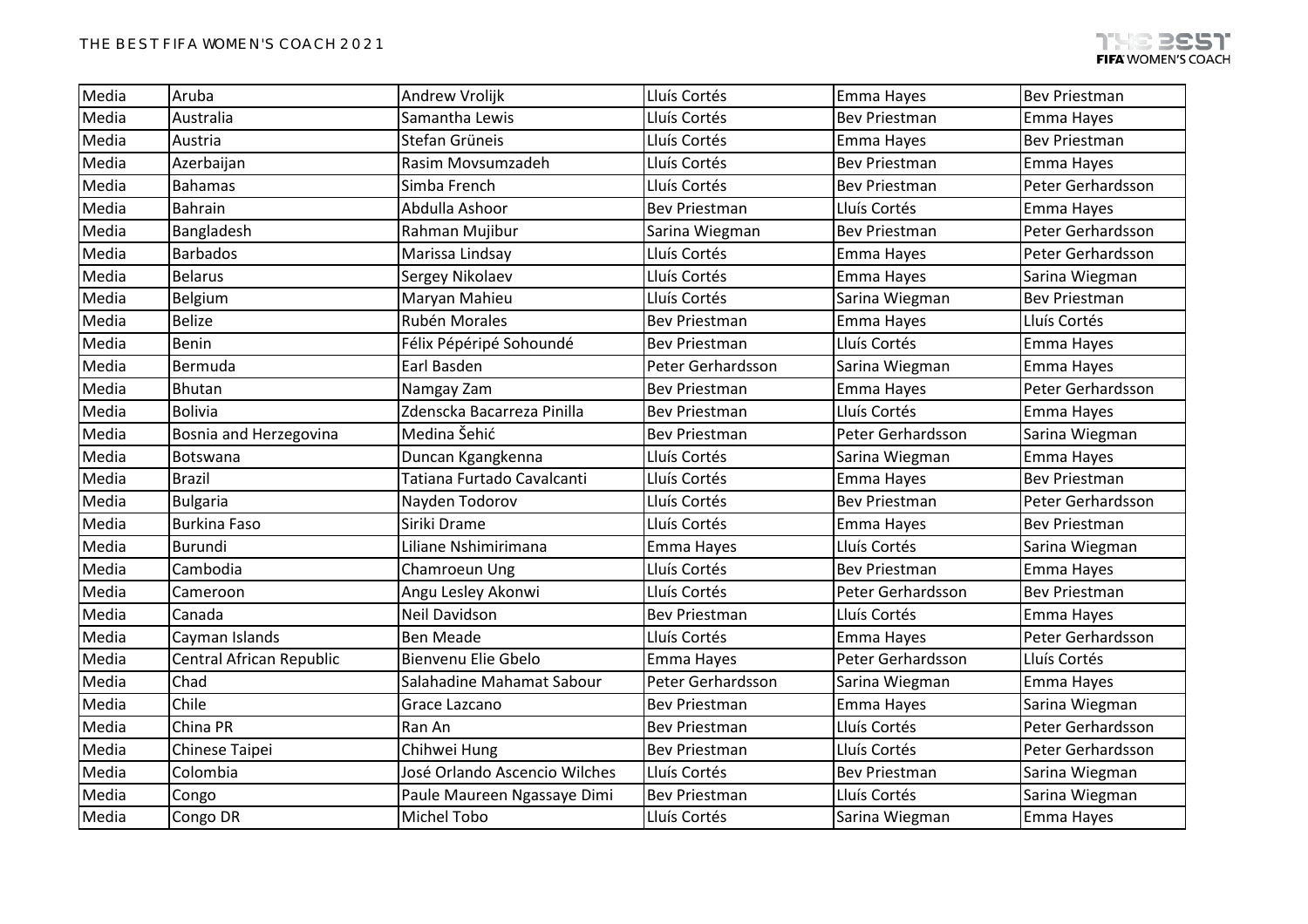| Media | Costa Rica            | Dinia Vargas               | Lluís Cortés         | Emma Hayes           | <b>Bev Priestman</b> |
|-------|-----------------------|----------------------------|----------------------|----------------------|----------------------|
| Media | Côte d'Ivoire         | Akissi Sabine Kouakou      | Emma Hayes           | Sarina Wiegman       | <b>Bev Priestman</b> |
| Media | Croatia               | Robert Matteoni            | Lluís Cortés         | <b>Bev Priestman</b> | Emma Hayes           |
| Media | Cuba                  | <b>Yasiel Cancio Vilar</b> | Lluís Cortés         | <b>Bev Priestman</b> | Emma Hayes           |
| Media | Curaçao               | Carl Ruiter                | Lluís Cortés         | Bev Priestman        | Emma Hayes           |
| Media | Cyprus                | Savvas Neocleous           | Lluís Cortés         | Emma Hayes           | Sarina Wiegman       |
| Media | <b>Czech Republic</b> | Jan Palička                | Lluís Cortés         | Emma Hayes           | <b>Bev Priestman</b> |
| Media | Denmark               | Andreas Henrik Kraul       | Lluís Cortés         | <b>Bev Priestman</b> | Peter Gerhardsson    |
| Media | Djibouti              | <b>Omar Nasser</b>         | Lluís Cortés         | Peter Gerhardsson    | Emma Hayes           |
| Media | Ecuador               | Joselo Sánchez             | Sarina Wiegman       | Emma Hayes           | Lluís Cortés         |
| Media | Egypt                 | <b>Elhadidy Waleed</b>     | Lluís Cortés         | <b>Bev Priestman</b> | Emma Hayes           |
| Media | El Salvador           | <b>Gustavo Flores</b>      | Bev Priestman        | Lluís Cortés         | Peter Gerhardsson    |
| Media | England               | Suzanne Wrack              | <b>Bev Priestman</b> | Emma Hayes           | Peter Gerhardsson    |
| Media | Equatorial Guinea     | <b>Fabien Essiane</b>      | Sarina Wiegman       | Lluís Cortés         | Emma Hayes           |
| Media | Estonia               | Aet Suvari                 | Lluís Cortés         | Emma Hayes           | Peter Gerhardsson    |
| Media | Ethiopia              | Yishak Belay Berehe        | Lluís Cortés         | Emma Hayes           | Peter Gerhardsson    |
| Media | Faroe Islands         | Símun Christian Olsen      | Lluís Cortés         | <b>Bev Priestman</b> | Emma Hayes           |
| Media | Fiji                  | Indra Singh                | Emma Hayes           | Sarina Wiegman       | Lluís Cortés         |
| Media | Finland               | Ville Väänänen             | Peter Gerhardsson    | Lluís Cortés         | <b>Bev Priestman</b> |
| Media | France                | Nathan Gourdol             | Lluís Cortés         | Emma Hayes           | Sarina Wiegman       |
| Media | Gabon                 | Jean Blaise Mengue Menna   | Emma Hayes           | Lluís Cortés         | Peter Gerhardsson    |
| Media | Gambia                | Abdoulie Bah               | <b>Bev Priestman</b> | Lluís Cortés         | Emma Hayes           |
| Media | Georgia               | Zurab Potskhveria          | Lluís Cortés         | <b>Bev Priestman</b> | Emma Hayes           |
| Media | Germany               | <b>Gunnar Meggers</b>      | Lluís Cortés         | Peter Gerhardsson    | Sarina Wiegman       |
| Media | Ghana                 | Aristo Dotse               | Lluís Cortés         | <b>Bev Priestman</b> | Peter Gerhardsson    |
| Media | Gibraltar             | Stephen Ignacio            | Peter Gerhardsson    | Lluís Cortés         | Emma Hayes           |
| Media | Greece                | Nikolaos Kotsis            | Emma Hayes           | Sarina Wiegman       | Lluís Cortés         |
| Media | Grenada               | <b>Michael Bascombe</b>    | <b>Bev Priestman</b> | Sarina Wiegman       | Lluís Cortés         |
| Media | Guatemala             | <b>Byron Mendoz</b>        | Lluís Cortés         | Emma Hayes           | Sarina Wiegman       |
| Media | Guinea                | Alpha Mady Touré           | Lluís Cortés         | Emma Hayes           | <b>Bev Priestman</b> |
| Media | Guinea-Bissau         | Sene Camará                | Lluís Cortés         | Emma Hayes           | Sarina Wiegman       |
| Media | Guyana                | Rawle Toney                | Lluís Cortés         | Emma Hayes           | <b>Bev Priestman</b> |
| Media | Haiti                 | Lutherson Léon             | Lluís Cortés         | Emma Hayes           | Peter Gerhardsson    |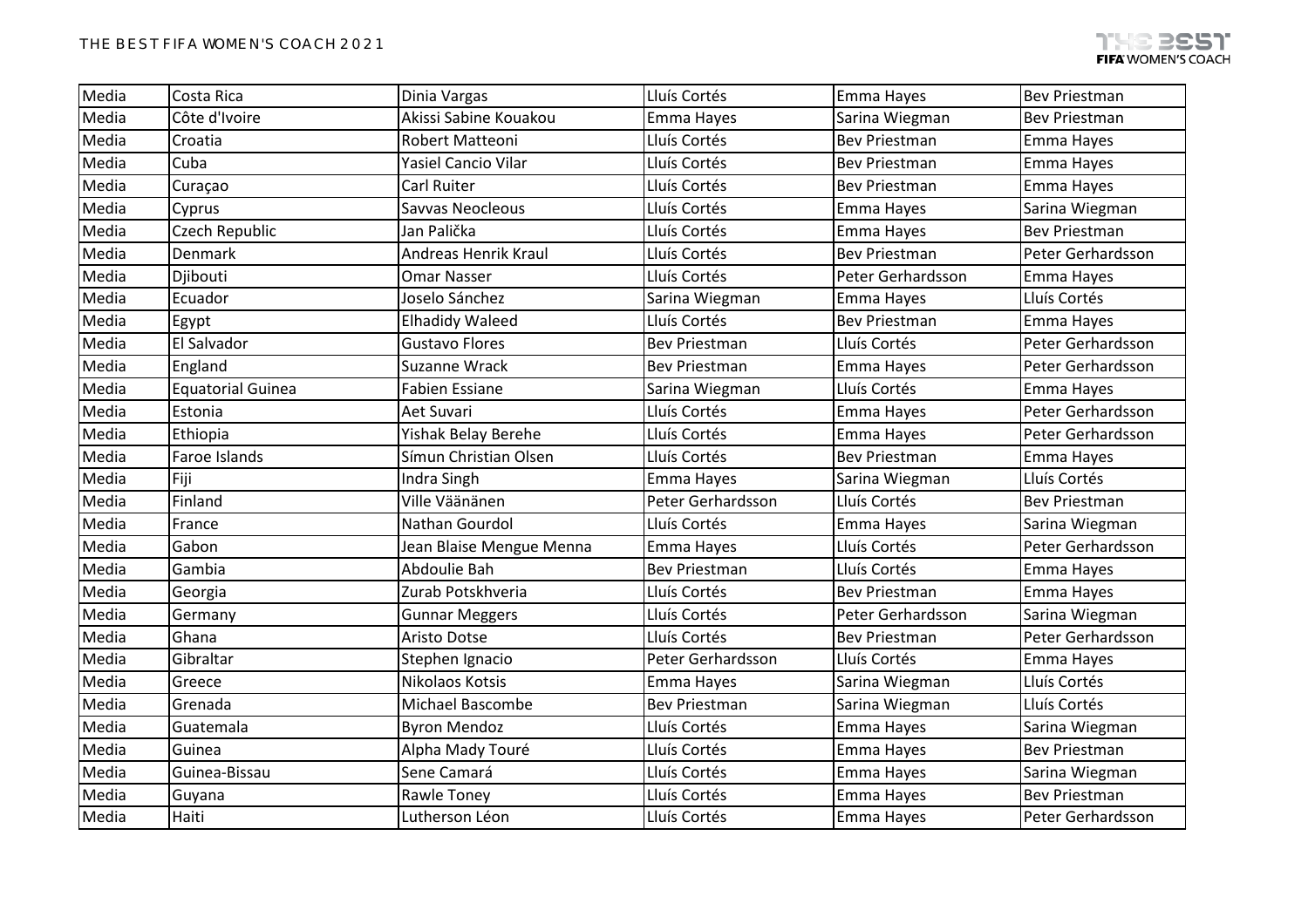| Media | Honduras               | Luis Fuentes                | Emma Hayes           | Peter Gerhardsson    | Lluís Cortés         |
|-------|------------------------|-----------------------------|----------------------|----------------------|----------------------|
| Media | <b>Hong Kong</b>       | Kin Wa Chan                 | Emma Hayes           | Sarina Wiegman       | <b>Bev Priestman</b> |
| Media | Hungary                | <b>Tibor Pietsch</b>        | Lluís Cortés         | <b>Bev Priestman</b> | Peter Gerhardsson    |
| Media | Iceland                | Vidir Sigurdsson            | Lluís Cortés         | Peter Gerhardsson    | Sarina Wiegman       |
| Media | India                  | Marcus Mergulhao            | <b>Bev Priestman</b> | Lluís Cortés         | Peter Gerhardsson    |
| Media | IR Iran                | Saj Omidi                   | Sarina Wiegman       | Emma Hayes           | <b>Bev Priestman</b> |
| Media | Iraq                   | <b>Arshed Sabah Alsaedi</b> | Sarina Wiegman       | Emma Hayes           | Lluís Cortés         |
| Media | Israel                 | Oshrat Eni                  | Lluís Cortés         | Emma Hayes           | <b>Bev Priestman</b> |
| Media | Italy                  | Martina Angelini            | Lluís Cortés         | Emma Hayes           | <b>Bev Priestman</b> |
| Media | Jamaica                | Sherdon Cowan               | Lluís Cortés         | <b>Bev Priestman</b> | Emma Hayes           |
| Media | Japan                  | Yoshinori Ebashi            | Lluís Cortés         | <b>Bev Priestman</b> | Peter Gerhardsson    |
| Media | Jordan                 | Sameeha Majdalawieh         | <b>Bev Priestman</b> | Lluís Cortés         | Emma Hayes           |
| Media | Kazakhstan             | Geniy Tulegenov             | Lluís Cortés         | Emma Hayes           | <b>Bev Priestman</b> |
| Media | Kenya                  | <b>Robin Toskin</b>         | <b>Bev Priestman</b> | Lluís Cortés         | Peter Gerhardsson    |
| Media | Kosovo                 | Arben Berisha               | Lluís Cortés         | Emma Hayes           | Peter Gerhardsson    |
| Media | Kuwait                 | Abdulaziz Jassem            | <b>Bev Priestman</b> | Peter Gerhardsson    | Lluís Cortés         |
| Media | <b>Kyrgyz Republic</b> | <b>Bakyt Shukuraliev</b>    | <b>Bev Priestman</b> | Lluís Cortés         | Emma Hayes           |
| Media | Laos                   | <b>Ekasanh Thipphachack</b> | Lluís Cortés         | Emma Hayes           | <b>Bev Priestman</b> |
| Media | Latvia                 | Ilvars Koscinkevičs         | <b>Bev Priestman</b> | Lluís Cortés         | Emma Hayes           |
| Media | Lebanon                | <b>Mike Chalhoub</b>        | Lluís Cortés         | Emma Hayes           | Sarina Wiegman       |
| Media | Lesotho                | Tlalane Luciah Phahla       | Lluís Cortés         | Emma Hayes           | Peter Gerhardsson    |
| Media | Liberia                | Naneka Hoffman              | Sarina Wiegman       | Emma Hayes           | Peter Gerhardsson    |
| Media | Libya                  | Haithem Elamari             | Emma Hayes           | Lluís Cortés         | Sarina Wiegman       |
| Media | Liechtenstein          | <b>Ernst Hasler</b>         | Peter Gerhardsson    | Lluís Cortés         | <b>Bev Priestman</b> |
| Media | Lithuania              | <b>Mindaugas Augustis</b>   | Lluís Cortés         | <b>Bev Priestman</b> | Peter Gerhardsson    |
| Media | Madagascar             | Haja Lucas Rakotondrazaka   | Lluís Cortés         | <b>Bev Priestman</b> | Peter Gerhardsson    |
| Media | Malawi                 | Peter Kanjere               | Sarina Wiegman       | Emma Hayes           | <b>Bev Priestman</b> |
| Media | <b>Maldives</b>        | Shimaaz Ali                 | Lluís Cortés         | Peter Gerhardsson    | Emma Hayes           |
| Media | Mali                   | Djènèba Bagayoko            | Emma Hayes           | <b>Bev Priestman</b> | Sarina Wiegman       |
| Media | Malta                  | Jesmond Moore               | Sarina Wiegman       | Emma Hayes           | Lluís Cortés         |
| Media | <b>Mauritius</b>       | Azmaal Hydoo                | Lluís Cortés         | Peter Gerhardsson    | Emma Hayes           |
| Media | Mexico                 | Valeria Ramírez Marín       | Sarina Wiegman       | Peter Gerhardsson    | Emma Hayes           |
| Media | Mongolia               | Enkhtuvshin Tserensodnom    | <b>Bev Priestman</b> | Lluís Cortés         | Peter Gerhardsson    |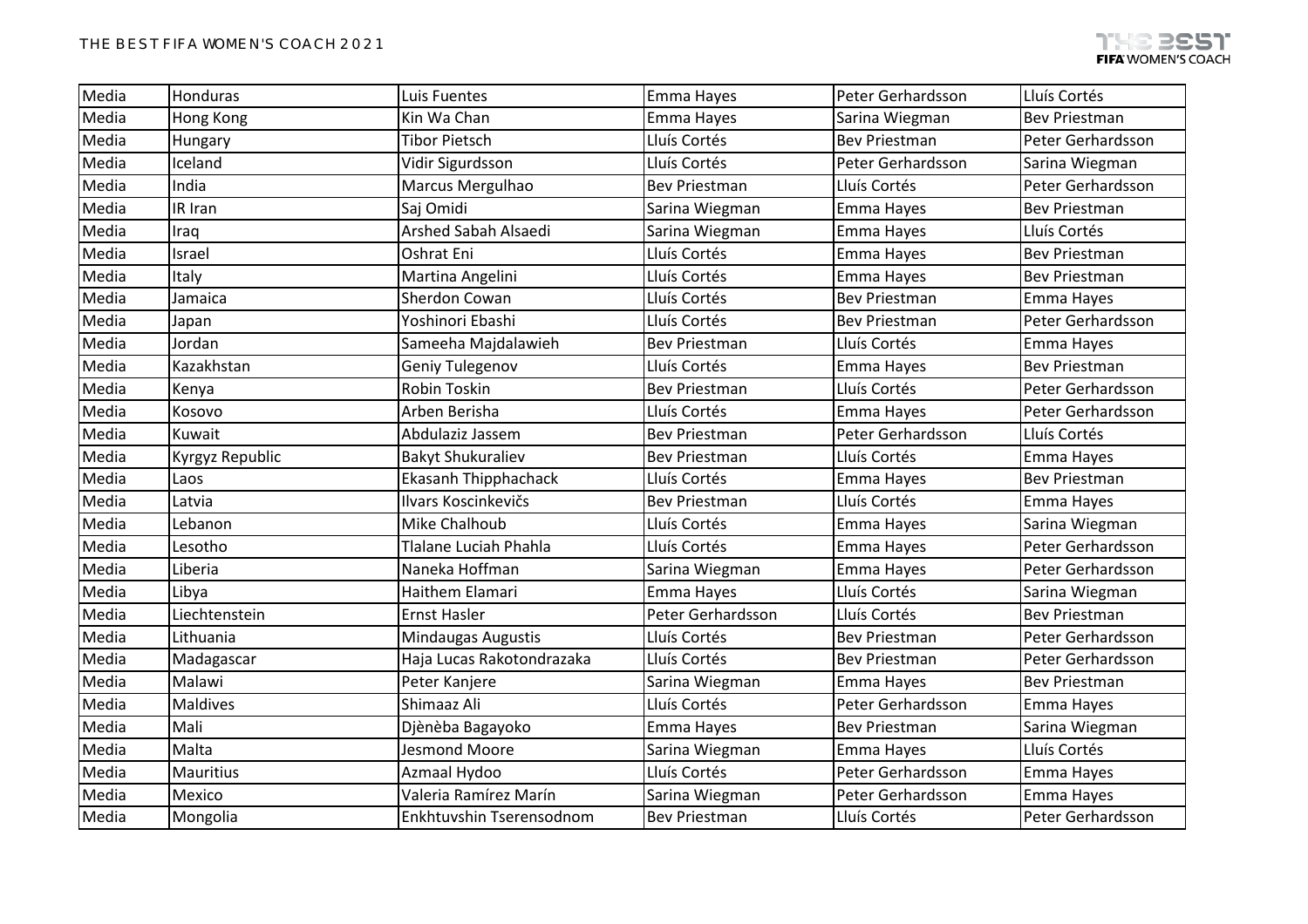| Media | Montenegro          | Davor Kažić                    | Lluís Cortés         | <b>Bev Priestman</b> | Emma Hayes           |
|-------|---------------------|--------------------------------|----------------------|----------------------|----------------------|
| Media | Montserrat          | <b>Basil Chambers</b>          | Sarina Wiegman       | Lluís Cortés         | Emma Hayes           |
| Media | Morocco             | Jalal Bouzrara                 | Lluís Cortés         | Emma Hayes           | Peter Gerhardsson    |
| Media | Mozambique          | Narciso Nhacila                | <b>Bev Priestman</b> | Peter Gerhardsson    | Sarina Wiegman       |
| Media | Namibia             | Hesron Ntusi Kapanga           | Sarina Wiegman       | Emma Hayes           | Peter Gerhardsson    |
| Media | Netherlands         | Annemarie Postma               | Lluís Cortés         | Emma Hayes           | Sarina Wiegman       |
| Media | New Caledonia       | Martin Charmasson              | Lluís Cortés         | Emma Hayes           | <b>Bev Priestman</b> |
| Media | New Zealand         | Jeremy Ruane                   | <b>Bev Priestman</b> | Emma Hayes           | Lluís Cortés         |
| Media | Nicaragua           | Marlon Guillermo Rosales Pérez | Lluís Cortés         | Emma Hayes           | <b>Bev Priestman</b> |
| Media | Niger               | Abdel Malik Koudizé            | Lluís Cortés         | Emma Hayes           | Peter Gerhardsson    |
| Media | Nigeria             | Christian Okpara               | <b>Bev Priestman</b> | Lluís Cortés         | Emma Hayes           |
| Media | North Macedonia     | Mijalche Durgutov              | Lluís Cortés         | Emma Hayes           | Peter Gerhardsson    |
| Media | Northern Ireland    | Nicola McCarthy                | <b>Bev Priestman</b> | Lluís Cortés         | Emma Hayes           |
| Media | Norway              | Christina Paulos Syversen      | Lluís Cortés         | Emma Hayes           | Peter Gerhardsson    |
| Media | Oman                | <b>Ashok Purohit</b>           | Emma Hayes           | Sarina Wiegman       | Peter Gerhardsson    |
| Media | Pakistan            | Alam Zeb Safi                  | Lluís Cortés         | Peter Gerhardsson    | <b>Bev Priestman</b> |
| Media | Palestine           | Majdi Qasem                    | <b>Bev Priestman</b> | Lluís Cortés         | Emma Hayes           |
| Media | Panama              | David Samudio Garay            | Lluís Cortés         | Emma Hayes           | <b>Bev Priestman</b> |
| Media | Papua New Guinea    | Sabrina Galatau                | <b>Bev Priestman</b> | Emma Hayes           | Peter Gerhardsson    |
| Media | Paraguay            | Amilcar Noguwra                | Emma Hayes           | Sarina Wiegman       | Lluís Cortés         |
| Media | Peru                | Juan Enrique Giles Torrejón    | <b>Bev Priestman</b> | Lluís Cortés         | Emma Hayes           |
| Media | Poland              | Hanna Urbaniak                 | <b>Bev Priestman</b> | Lluís Cortés         | Sarina Wiegman       |
| Media | Portugal            | Inês Braga Sampaio             | Lluís Cortés         | <b>Bev Priestman</b> | Emma Hayes           |
| Media | <b>Puerto Rico</b>  | Esteban Pagan                  | Lluís Cortés         | <b>Bev Priestman</b> | Emma Hayes           |
| Media | Qatar               | Joanna Gasiorowska             | Emma Hayes           | Sarina Wiegman       | <b>Bev Priestman</b> |
| Media | Republic of Ireland | Mark McCadden                  | Lluís Cortés         | <b>Bev Priestman</b> | Emma Hayes           |
| Media | Romania             | Theodor Jumatate               | <b>Bev Priestman</b> | Lluís Cortés         | Emma Hayes           |
| Media | Russia              | Ekaterina Grishenkova          | Peter Gerhardsson    | Sarina Wiegman       | Emma Hayes           |
| Media | Rwanda              | Clarisse Uwimana               | Sarina Wiegman       | Emma Hayes           | <b>Bev Priestman</b> |
| Media | San Marino          | Elia Gorini                    | Lluís Cortés         | Emma Hayes           | Sarina Wiegman       |
| Media | Scotland            | Alan Campbell                  | Lluís Cortés         | Emma Hayes           | <b>Bev Priestman</b> |
| Media | Senegal             | Aya Élisabeth Goli             | Sarina Wiegman       | Lluís Cortés         | Emma Hayes           |
| Media | Serbia              | Branko Spasojević              | Peter Gerhardsson    | Lluís Cortés         | Sarina Wiegman       |